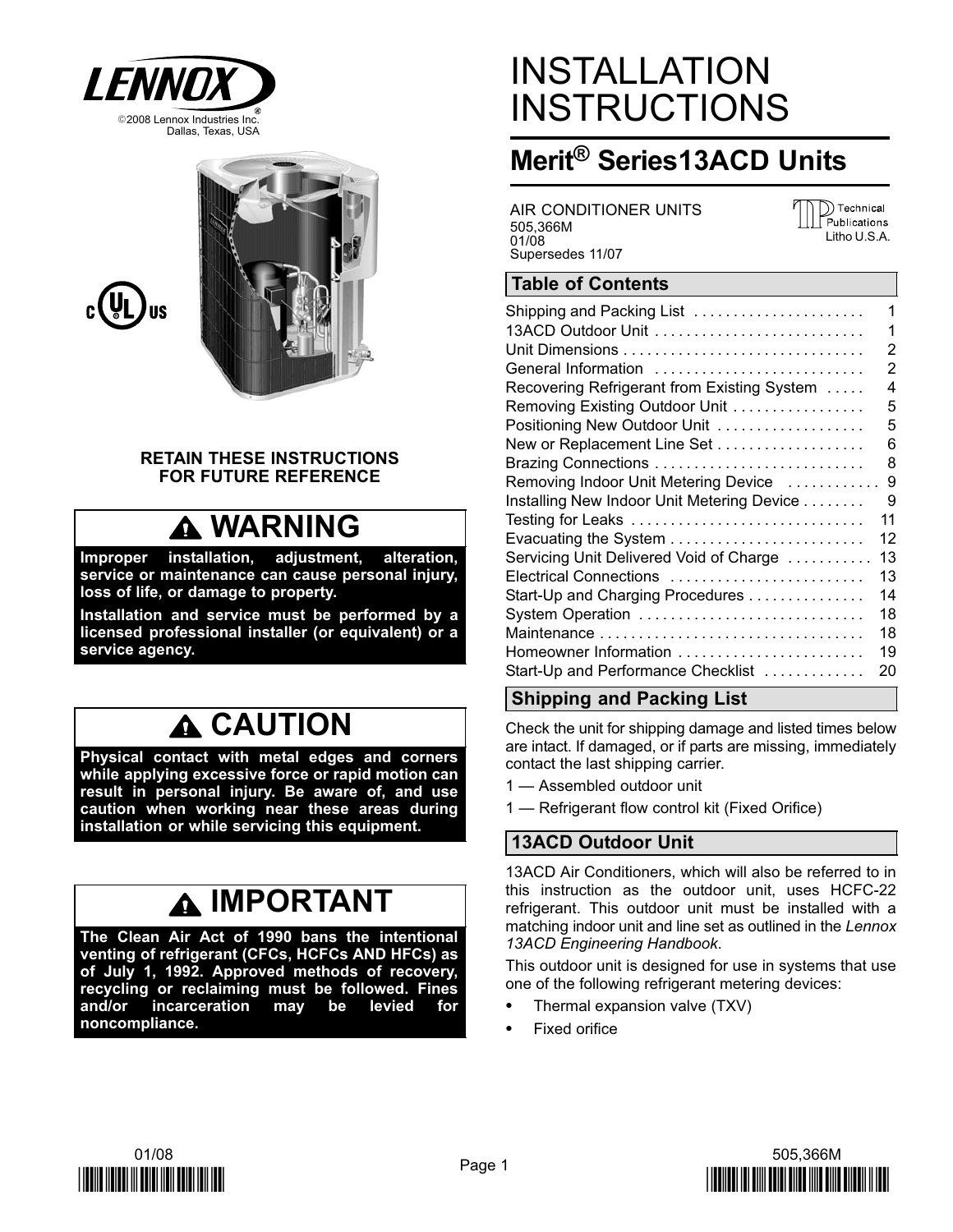#### <span id="page-1-0"></span>Unit Dimensions − inches (mm)



| <b>Model Number</b> | A                | в             |
|---------------------|------------------|---------------|
| 13ACD-018           | 24-1/4 (616)     | 25-1/4 (641)  |
| 13ACD-024           | 24-1/4 (616)     | $25-1/4(641)$ |
| 13ACD-030           | $24 - 1/4$ (616) | $33-1/4(845)$ |
| 13ACD-036           | $24 - 1/4$ (616) | $33-1/4(845)$ |
| 13ACD-042           | $28-1/4(718)$    | $29-1/4(743)$ |
| 13ACD-048           | $28-1/4(718)$    | $37-1/4(946)$ |
| 13ACD-060           | $28-1/4(718)$    | $33-1/4(845)$ |

### **A WARNING**

This product and/or the indoor unit it is matched with may contain fiberglass wool.

Disturbing the insulation during installation, maintenance, or repair will expose you to fiberglass wool dust. Breathing this may cause lung cancer. (Fiberglass wool is known to the State of California to cause cancer.)

Fiberglass wool may also cause respiratory, skin, and eye irritation.

To reduce exposure to this substance or for further information, consult material safety data sheets available from address shown below, or contact your supervisor.

> Lennox Industries Inc. P.O. Box 799900 Dallas, TX 75379−9900

#### General Information

These instructions are intended as a general guide and do not supersede local codes in any way. Consult authorities who have jurisdiction before installation.



When servicing or repairing HVAC components, ensure caps and fasteners are appropriately tightened. Table 1 lists torque values for typical service and repair items.

Table 1. Torque Requirements

| Part                | <b>Recommended Torque</b> |              |
|---------------------|---------------------------|--------------|
| Service valve cap   | $8$ ft.- lb.              | <b>11 NM</b> |
| Sheet metal screws  | $16$ in $-$ lb.           | 2 NM         |
| Machine screws #10  | 28 in - lb.               | 3 NM         |
| Compressor bolts    | 90 in .- lb.              | <b>10 NM</b> |
| Gauge port seal cap | $8$ ft.- lb.              | <b>11 NM</b> |

#### USING MANIFOLD GAUGE SETS

When checking the system charge, use a manifold gauge set that features low−loss anti−blow back fittings. See figure [1](#page-2-0) for a typical manifold gauge connection setup.

#### OPERATING SERVICE VALVES

## IMPORTANT

Only use Allen wrenches of sufficient hardness (50Rc − Rockwell Harness Scale minimum). Fully insert the wrench into the valve stem recess.

Service valve stems are factory−torqued (from 9 ft−lbs for small valves, to 25 ft−lbs for large valves) to prevent refrigerant loss during shipping and handling. Using an Allen wrench rated at less than 50Rc risks rounding or breaking off the wrench, or stripping the valve stem recess.

The liquid and suction line service valves are typically used for removing refrigerant, flushing, leak testing, evacuating, checking charge and charging.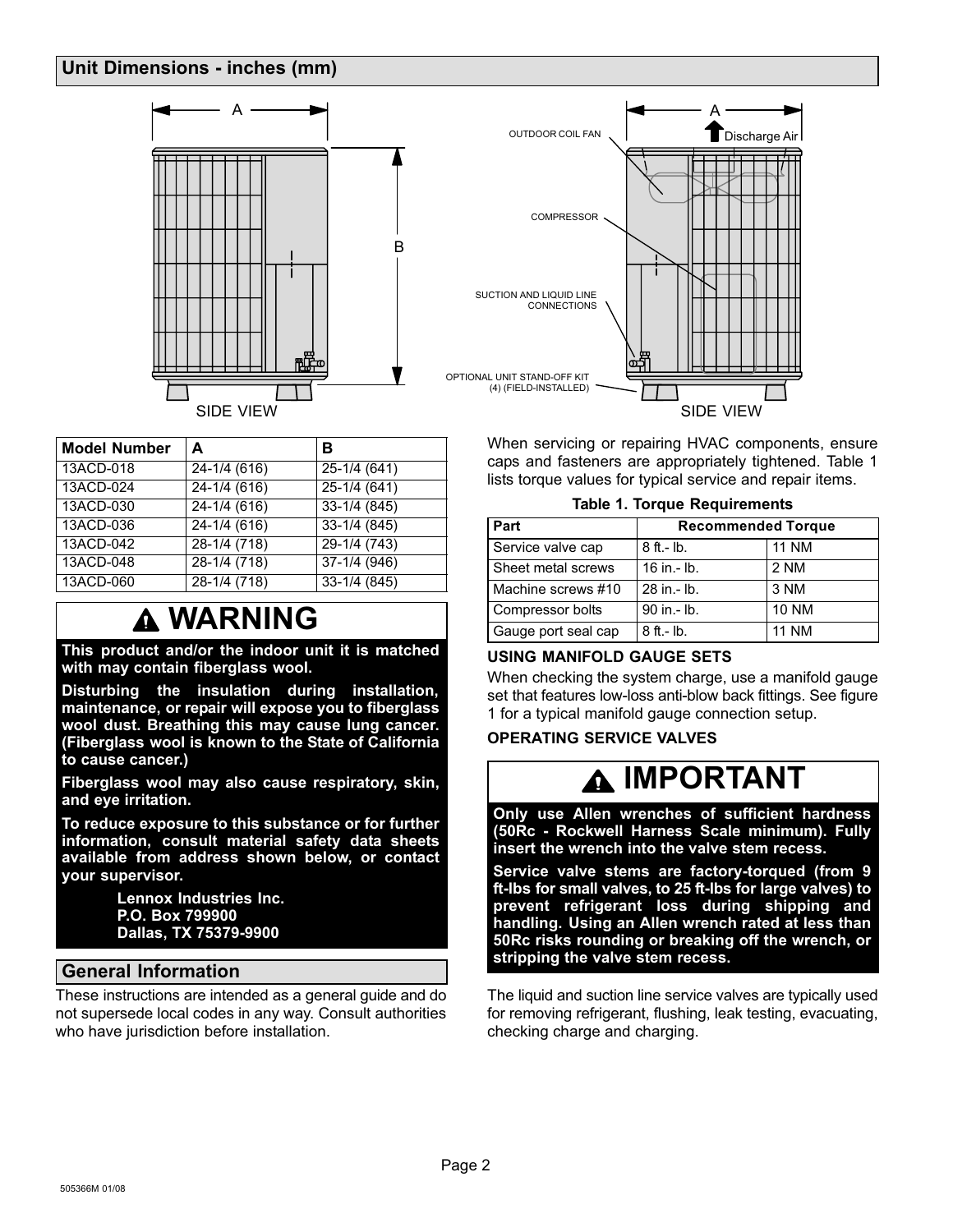<span id="page-2-0"></span>



Each valve is equipped with a service port which has a factory−installed valve stem.



Figure 2. Cap Tightening Distances

## IMPORTANT

To prevent stripping of the various caps used, the appropriately sized wrench should be used and fitted snugly over the cap before tightening.

#### Operating Angle−Type Service Valve

#### To Access Angle−Type Service Port:

A service port cap protects the service port core from contamination and serves as the primary leak seal.

- 1. Remove service port cap with an appropriately sized wrench.
- 2. Connect gauge to the service port.
- 3. When testing is completed, replace service port cap and tighten as follows:
	- With Torque Wrench: Finger tighten and then tighten per table [1.](#page-1-0)
	- Without Torque Wrench: Finger tighten and use an appropriately sized wrench to turn an additional 1/6 turn clockwise as illustrated in figure 2.

#### To Open and Close Angle−Type Service Valve:

A valve stem cap protects the valve stem from contamination and assures a leak−free seal.

- 1. Remove stem cap with an appropriately sized wrench.
- 2. Use a service wrench with a hex−head extension (3/16" for liquid-line valve sizes and 5/16" for suction-line valve sizes) to back the stem out counterclockwise as far as it will go.
- 3. Replace the stem cap and tighten as follows:
	- With Torque Wrench: Tighten finger tight and then tighten per table [1.](#page-1-0)
	- Without Torque Wrench: Finger tighten and use an appropriately sized wrench to turn an additional 1/12 turn clockwise as illustrated in figure 2.

NOTE − A label with specific torque requirements may be affixed to the stem cap. If the label is present, use the specified torque.

NOTE− To prevent stripping of the cap, the wrench should be appropriately sized and fit snugly over the cap before tightening the cap.



Figure 3. Angle−Type Service Valve (Font−Seated Closed)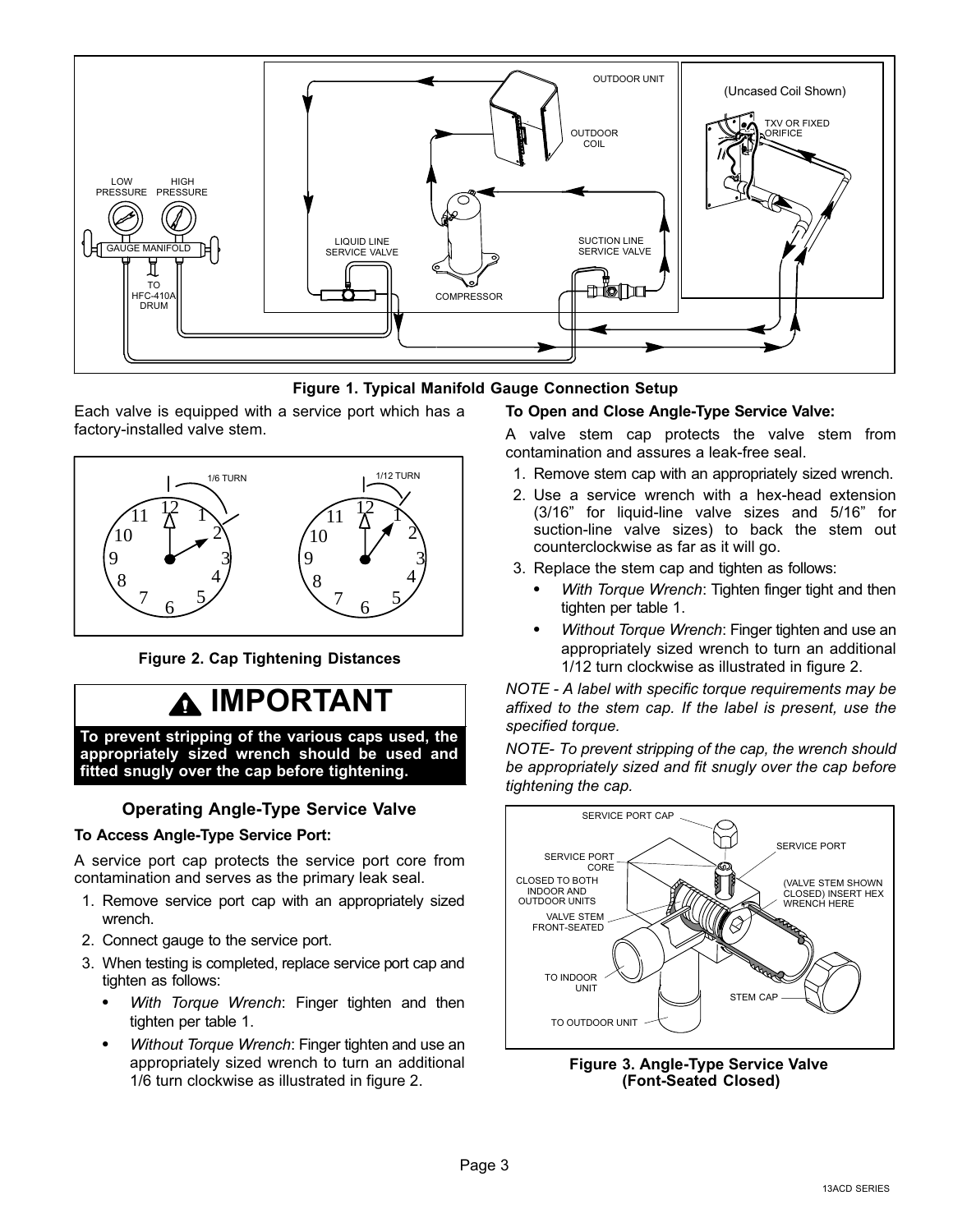<span id="page-3-0"></span>

#### Figure 4. Angle−Type Service Valve (Back−Seated Opened)

#### Operating Ball−Type Service Valve

#### To Access Ball−Type Service Port:

A service port cap protects the service port core from contamination and serves as the primary leak seal.





- 1. Remove service port cap with an appropriately sized wrench.
- 2. Connect gauge to the service port.
- 3. When testing is completed, replace service port cap and tighten as follows:
	- With Torque Wrench: Finger tighten and then tighten per table table [1.](#page-1-0)
	- Without Torque Wrench: Finger tighten and use an appropriately sized wrench to turn an additional 1/6 turn clockwise as illustrated in figure [2](#page-2-0).

#### To Open and Close Ball−Type Service Valve:

A valve stem cap protects the valve stem from contamination and assures a leak−free seal.

- 1. Remove stem cap with a wrench.
- 2. Use an appropriately sized wrench to open. To open valve, rotate stem counterclockwise 90°. To close rotate stem clockwise 90°.
- 3. Replace the stem cap and tighten as follows:
	- With Torque Wrench: Finger tighten and then tighten per table [1.](#page-1-0)
	- Without Torque Wrench: Finger tighten and use an appropriately sized wrench to turn an additional 1/12 turn clockwise as illustrated in figure [2.](#page-2-0)

NOTE − A label with specific torque requirements may be affixed to the stem cap. If the label is present, use the specified torque.

#### Recovering Refrigerant from Existing System

Remove existing HCFC−22 refrigerant using one of the following methods:

#### METHOD 1:

Use this method if the existing outdoor unit is not equipped with manual shut−off valves, and plan on using existing HCFC−22 refrigerant to flush the system.

NOTE − Use recovery machine instructions for specific setup requirements.

Perform the following task:

- 1. Disconnect all power to the existing outdoor unit.
- 2. Connect to the existing unit a gauge set, clean recovery cylinder and a recovery machine. Use the instructions provided with the recover machine on how to setup the connections.
- 3. Remove all HCFC−22 refrigerant from the existing system. Check gauges after shutdown to confirm that the entire system is completely void of refrigerant.



Figure 6. Typical Refrigerant Recovery (Method 1)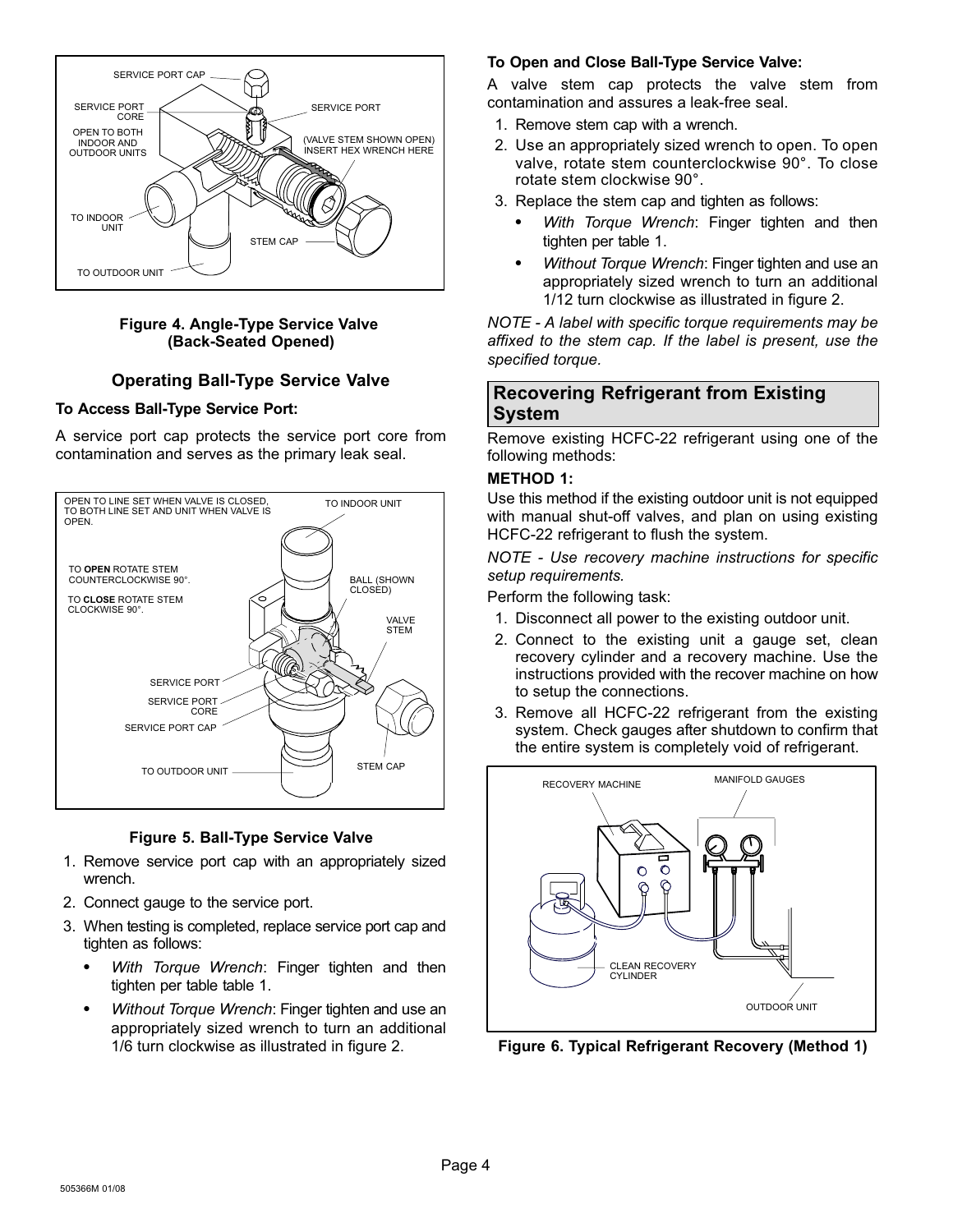#### <span id="page-4-0"></span>METHOD 2:

Use this method if the existing outdoor unit is equipped with manual shut−off valves, and plan on using new HCFC−22 refrigerant to flush the system.

IMPORTANT: Some system configurations may contain higher than normal refrigerant charge due to either large internal coil volumes, and/or long line sets. The following conditions may cause the compressor to stop functioning:

The following devices could prevent full system charge recovery into the outdoor unit:

- Outdoor unit's high or low−pressure switches if tripped can cycled the compressor OFF.
- Compressor can stop pumping due to tripped internal pressure relief valve.
- Compressor has internal vacuum protection that is designed to unload the scrolls (compressor stops pumping) when the pressure ratio meets a certain value or when the suction pressure is as high as 20 psig. (Compressor suction pressures should never be allowed to go into a vacuum. Prolonged operation at low suction pressures will result in overheating of the scrolls and permanent damage to the scroll tips, drive bearings and internal seals).

Once the compressor can not pump down to a lower pressure due to one of the above system conditions, shut off the suction valve. Turn OFF the main power to unit and use a recovery machine to recover any refrigerant left in the indoor coil and line set.

Perform the following task:

- 1. Start the existing HCFC−22 system in the cooling mode and close the liquid line valve.
- 2. Pump as much of the existing HCFC−22 refrigerant with the compressor back into the outdoor unit until you have reached the limitations of the outdoor system. Turn the outdoor unit main power OFF and use a recovery machine to remove the remaining refrigerant in the system.

NOTE − It may be necessary to bypass the low pressure switches if equipped to ensure complete refrigerant evacuation.

- 3. When the low side system pressures reach 0 psig, close the suction line valve.
- 4. Check gauges after shutdown to confirm that the valves are not allowing refrigerant to flow back into the low side of the system.

#### Removing Existing Outdoor Unit

Perform the following task at the existing outdoor unit:

- Disconnect line set at the service valves.
- Disconnect electrical service at the disconnect switch.
- Remove old outdoor unit.

#### Positioning New Outdoor Unit

See Unit Dimensions on page [2 to sizing mounting slab,](#page-1-0) [platforms or supports. Refer to figure 7 for mandatory](#page-1-0) [installation clearance requirements.](#page-1-0)



#### Figure 7. Installation Clearances

#### NOTES:

- Service clearance of 30 in. (762 mm) must be maintained on one of the sides adjacent to the control box.
- Clearance to one of the other three sides must be 36 in. (914 mm)
- Clearance to one of the remaining two sides may be 12 in. (305 mm) and the final side may be 6 in. (152 mm)
- 48 in. (1219 mm) clearance required on top of unit.
- A clearance of 24 in. (610 mm) must be maintained between two units

#### POSITIONING CONSIDERATIONS

### **A CAUTION**

In order to avoid injury, take proper precaution when lifting heavy objects.

Consider the following when positioning the unit:

- Some localities are adopting sound ordinances based on the unit's sound level registered from the adjacent property, not from the installation property. Install the unit as far as possible from the property line.
- When possible, do not install the unit directly outside a window. Glass has a very high level of sound transmission. For proper placement of unit in relation to a window see the provided illustration in figure 8.



Figure 8. Outside Unit Placement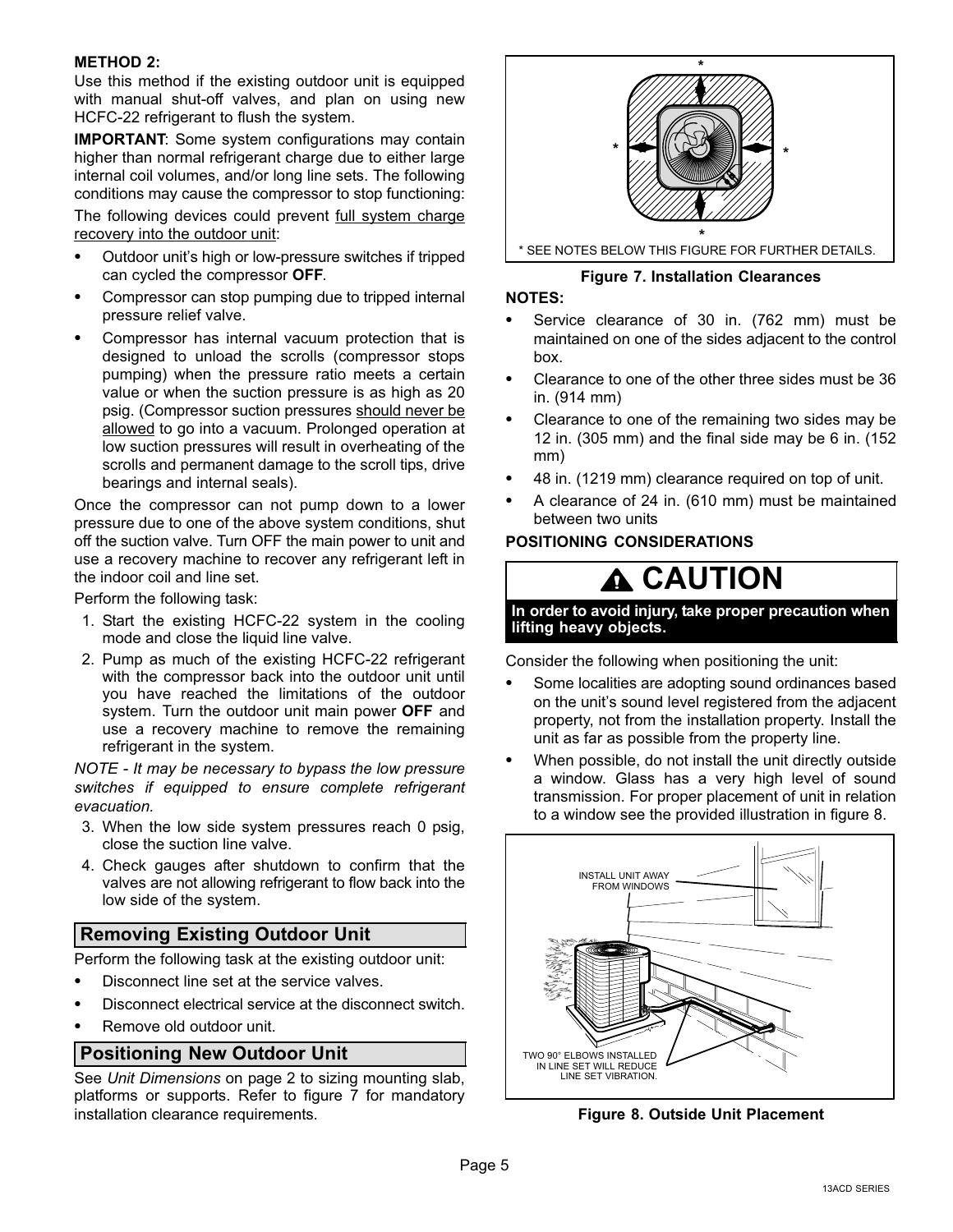#### <span id="page-5-0"></span>PLACING OUTDOOR UNIT ON SLAB

When installing a unit at grade level, the top of the slab should be high enough above the grade so that water from higher ground would not collect around the unit as illustrated in figure 9.



Figure 9. Ground Level Slab Mounting

Slab may be level or have a slope tolerance away from the building of not more than two degrees, or two inches per 5 feet (51 mm per 1524 mm) as illustrated in figure 9.

#### INSTALLING OUTDOOR UNIT ON ROOF

Install the unit a minimum of six inches (152 mm) above the roof surface to avoid ice build−up around the unit. Locate the unit above a load bearing wall or area of the roof that can adequately support the unit. Consult local codes for rooftop applications.

#### New or Replacement Line Set

This section provides information on new installation or replacement of existing line set. If a new or replacement line set is not required, then proceed to Brazing Connections on page [8.](#page-7-0)

If refrigerant lines are routed through a wall, seal and isolate the opening so vibration is not transmitted to the building. Pay close attention to line set isolation during installation of any HVAC system. When properly isolated from building structures (walls, ceilings. floors), the refrigerant lines will not create unnecessary vibration and subsequent sounds.

Also, consider the following when placing and installing a high−efficiency air conditioner:

#### REFRIGERANT LINE SET

Field refrigerant piping consists of liquid and suction lines from the outdoor unit (braze connections) to the indoor unit coil (flare or braze connections). Use Lennox L15 (braze, non−flare) series line set, or use field−fabricated refrigerant lines as listed in table 2.

| <b>Model</b>               | <b>Field</b><br><b>Connections</b> |                               | <b>Recommended Line Set</b> |                                    |                                                           |
|----------------------------|------------------------------------|-------------------------------|-----------------------------|------------------------------------|-----------------------------------------------------------|
|                            | Liquid<br>Line                     | <b>Suction</b><br>Line        | Liguid<br>Line              | <b>Suction</b><br>Line             | L <sub>15</sub><br><b>Line Sets</b>                       |
| $-018$<br>$-024$<br>$-030$ | $3/8$ in.<br>$(10 \text{ mm})$     | $3/4$ in<br>$(19$ mm $)$      | $3/8$ in.<br>(10<br>mm)     | $3/4$ in<br>$(19$ mm $)$           | $L15-41$<br>15 ft. - 50 ft.<br>$(4.6 m - 15 m)$           |
| $-036$<br>$-042$<br>$-048$ | $3/8$ in.<br>$(10 \text{ mm})$     | $7/8$ in<br>$(22 \text{ mm})$ | $3/8$ in.<br>(10<br>mm)     | $7/8$ in<br>$(22 \text{ mm})$      | L <sub>15-65</sub><br>15 ft. - 50 ft.<br>$(4.6 m - 15 m)$ |
| $-060$                     | $3/8$ in.<br>$(10 \text{ mm})$     | $1-1/8$ in.<br>(29 mm)        | $3/8$ in.<br>(10<br>mm)     | $1 - 1/8$ in.<br>$(29 \text{ mm})$ | Field<br>Fabricated                                       |

| <b>Table 2. Refrigerant Line Set</b> |  |  |  |  |  |  |
|--------------------------------------|--|--|--|--|--|--|
|--------------------------------------|--|--|--|--|--|--|

NOTE − When installing refrigerant lines longer than 50 feet, contact Lennox Technical Support Product Applications for assistance or Lennox piping manual. To obtain the correct information from Lennox, be sure to communicate the following points:

- Model (13ACD) and size of unit (e.g. −060).
- Line set diameters for the unit being installed as listed in table 2 and total length of installation.
- Number of elbows and if there is a rise or drop of the piping.

#### MATCHING WITH NEW OR EXISTING INDOOR COIL AND LINE SET

The RFC1−metering line consisted of a small bore copper line that ran from condenser to evaporator coil. Refrigerant was metered into the evaporator by utilizing temperature/pressure evaporation effects on refrigerant in the small RFC line. The length and bore of the RFC line corresponded to the size of cooling unit.

If the 13ACD is being used with either a new or existing indoor coil which is equipped with a liquid line which served as a metering device (RFCI), the liquid line must be replaced prior to the installation of the 13ACD unit. Typically a liquid line used to meter flow is 1/4" in diameter and copper.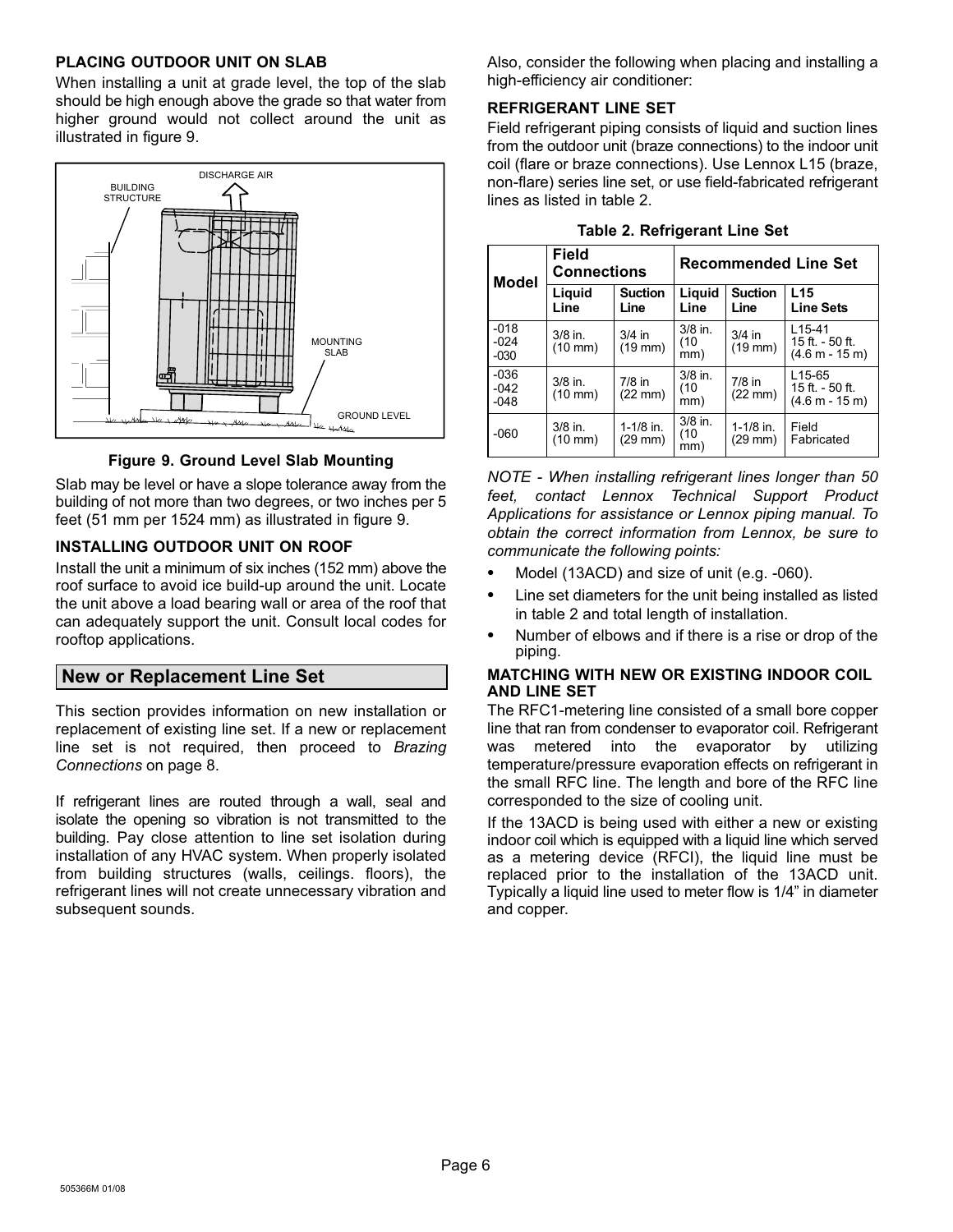#### LINE SET ISOLATION

This reference illustrates procedures, which ensure proper refrigerant line set isolation:

Line set for heat pump applications can not be installed underground. For more information see the Lennox Refrigerant Piping Design and Fabrication Guidelines, or contact Lennox Technical Support Product Applications for assistance.

- Installation of line set on horizontal runs is illustrated in figure 10.
- Installation of line set on vertical runs is illustrated in figure 11.
- Installation of a transition from horizontal to vertical is illustrated in figure 12.



Figure 10. Refrigerant Line Set: Installing Horizontal Runs



Figure 12. Refrigerant Line Set: Transition from Vertical to Horizontal



Figure 11. Refrigerant Line Set: Installing Vertical Runs (New Construction Shown)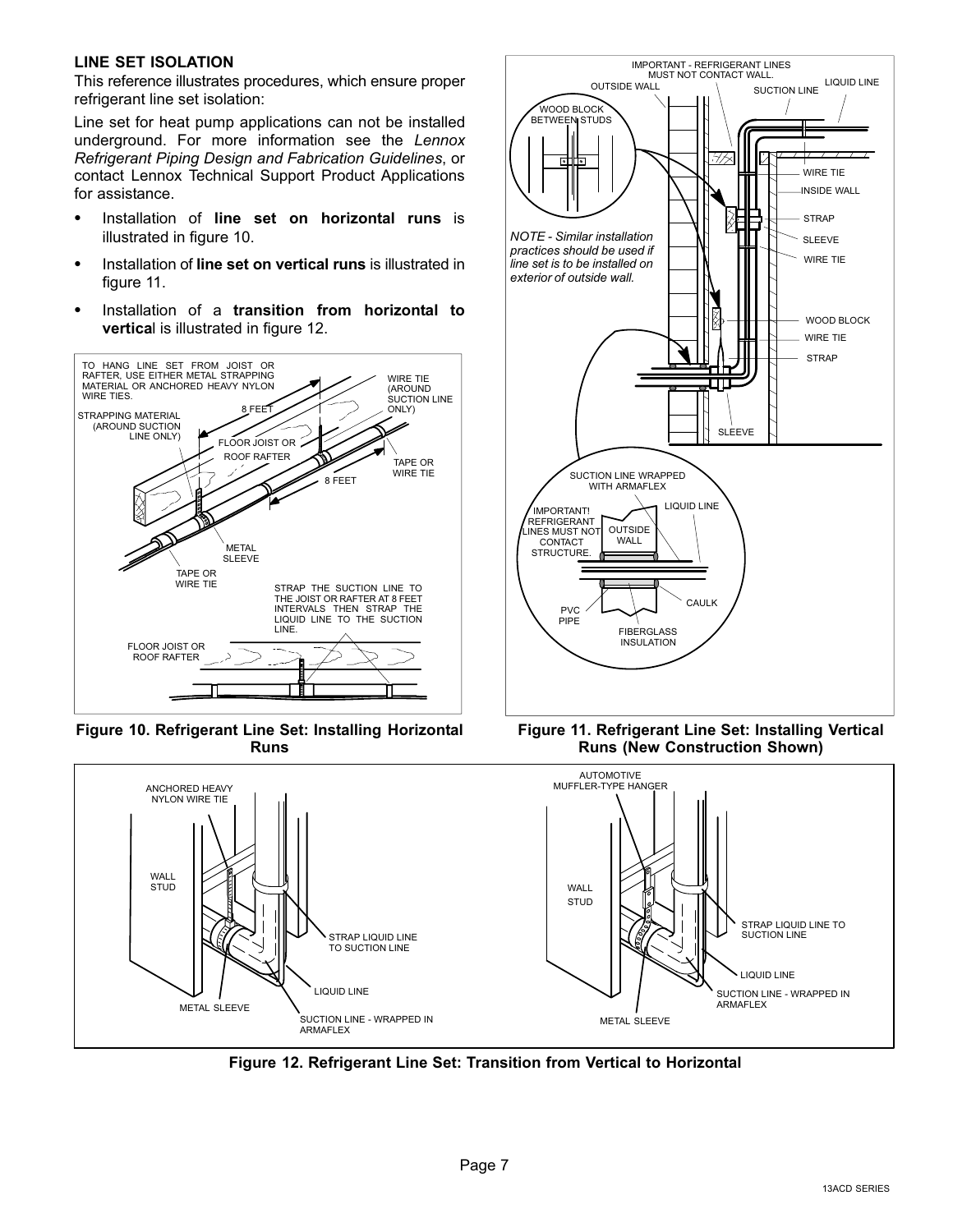<span id="page-7-0"></span>

Figure 13. Brazing Connections

#### Brazing Connections

Use the following procedure to braze the line set to the new outdoor unit. Figure 13 is provided as a general guide for preparing to braze the line set to the outdoor unit.

## WARNING



Danger of fire. Bleeding the refrigerant charge from only the high side may result in the low side shell<br>and suction tubing being and suction tubing pressurized. Application of a brazing torch while pressurized may result in ignition of the refrigerant and oil mixture − check the high and low pressures before unbrazing.

### WARNING



When using a high pressure gas such as dry nitrogen to pressurize a refrigeration or air conditioning system, use a regulator that can control the pressure down to 1 or 2 psig (6.9 to 13.8 kPa).

- 1. Cut ends of the refrigerant lines square (free from nicks or dents). Debur the ends. The pipe must remain round, do not pinch end of the line.
- 2. Remove service cap and core from both the suction and liquid line service ports.
- 3. Connect gauge low pressure side to liquid line service valve.
- 4. To protect components during brazing, wrap a wet cloth around the liquid line service valve body and copper tube stub and use another wet cloth underneath the valve body to protect the base paint.
- 5. Flow regulated nitrogen (at 1 to 2 psig) through the refrigeration gauge set into the valve stem port connection on the liquid line service valve and out of the valve stem port connection on the suction service valve. The TXV metering device at the indoor unit coil will allow <u>low pressure</u> nitrogen to flow through the system.)

NOTE − The fixed orifice or TXV metering device at the indoor unit will allow low pressure nitrogen to flow through the system.)

NOTE − Use silver alloy brazing rods with five or six percent minimum silver alloy for copper−to−copper brazing or 45 percent silver alloy for copper−to−brass or copper−to−steel brazing.

6. Braze the line to the liquid line service valve. Turn off nitrogen flow.

## IMPORTANT

Repeat procedure starting at paragraph 4 for brazing the suction line to service port valve.

7. After all connections have been brazed, disconnect manifold gauge set the from service ports and remove wrapping. Reinstall the service port core for both of the outdoor unit's service valves.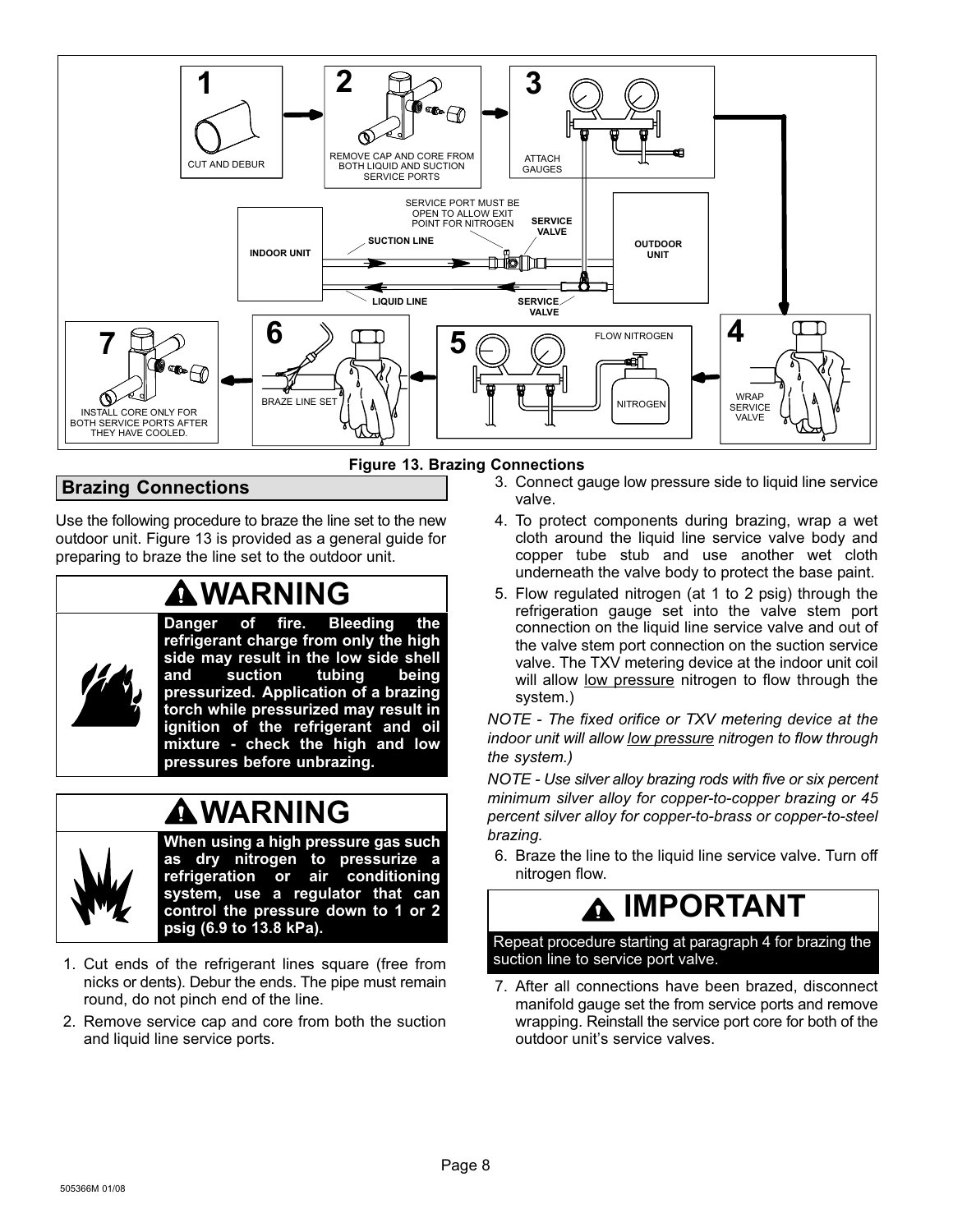#### <span id="page-8-0"></span>Removing Indoor Unit Metering Device

Remove the existing HCFC−22 refrigerant flow control orifice or thermal expansion valve from the indoor coil.

#### REPLACEMENT PARTS

If replacement parts are necessary for the indoor unit, order kit 69J46. The kit includes:

- 10 Brass nuts for liquid line assemblies
- 20 Teflon rings
- 10 Liquid line orifice housings
- 10 Liquid line assemblies



Figure 14. 69J46 Kit Components

#### TYPICAL FIXED ORIFICE REMOVAL PROCEDURE



#### Figure 15. Typical Fixed Orifice Removal

- 1. On fully cased coils, remove the coil access and plumbing panels.
- 2. Remove any shipping clamps holding the liquid line and distributor assembly.
- 3. Using two wrenches, disconnect liquid line from liquid line orifice housing. Take care not to twist or damage distributor tubes during this process.
- 4. Remove and discard fixed orifice, valve stem assembly if present and Teflon ring as illustrated in figure 15.

#### TYPICAL TXV REMOVAL PROCEDURE



#### Figure 16. Typical TXV Removal

- 1. On fully cased coils, remove the coil access and plumbing panels.
- 2. Remove any shipping clamps holding the liquid line and distributor assembly.
- 3. Disconnect the equalizer line from the TXV equalizer line fitting on the suction line.
- 4. Remove the suction line sensing bulb as illustrated in figure 16.
- 5. Disconnect the liquid line from the TXV at the liquid line assembly.
- 6. Disconnect the TXV from the liquid line orifice housing. Take care not to twist or damage distributor tubes during this process.
- 7. Remove and discard TXV and the two Teflon rings as illustrated in figure 16.

#### Installing New Indoor Unit Metering **Device**

13ACD units can be configured for use in with HCFC−22 fixed orifice or TXV metering devices. This section provides instructions on installing either a fixed orifice or TXV refrigerant metering device.



Figure 17. Tightening Distance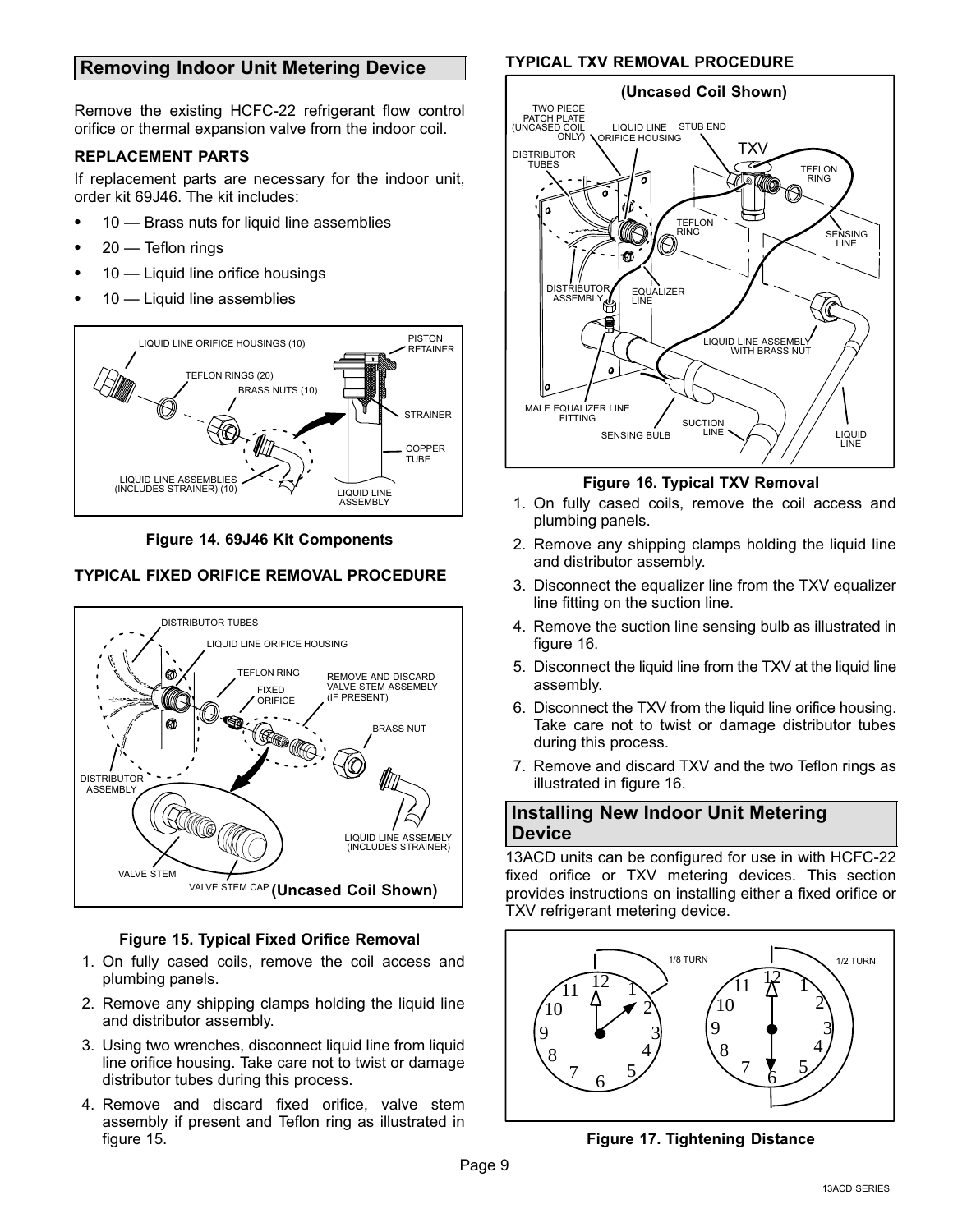#### TYPICAL FIXED ORIFICE INSTALLATION PROCEDURE

- 1. Installed the provided RFC orifice that was supplied with the outdoor unit as illustrated in figure 18.
- 2. Ensure that the fixed orifice supplied with the outdoor unit is installed with the nylon seat pointing toward the liquid line orifice housing.
- 3. Apply a small amount of refrigerant oil on the Teflon ring and insert securely into the liquid line orifice housing.
- 4. Attach the liquid line assembly to the liquid line orifice housing. Finger tighten and use an appropriately sized wrench to turn an additional 1/2 turn clockwise as illustrated in figure [17,](#page-8-0) or 20 ft−lb.
- 5. Place the supplied fixed orifice sticker on the indoor cabinet after installation.



Figure 18. Typical Fixed Orifice Installation

See the 13ACD Engineering Handbook for approved TXV indoor/outdoor unit match−ups and application information. Table [4](#page-10-0) lists both the Lennox catalog and part numbers for the TXV kit required for each unit model. Figure 19 illustrates the kit components and quantities.

| Model                                                                             | Catalog<br><b>Number</b> | <b>Part Number</b> | <b>Drill Size</b> |  |  |
|-----------------------------------------------------------------------------------|--------------------------|--------------------|-------------------|--|--|
| 018                                                                               | 10W95                    | 100484-07          | 0.055             |  |  |
| 024                                                                               | 98M12                    | 100484-12          | 0.062             |  |  |
| 030                                                                               | 11W00                    | 100484-16          | 0.067             |  |  |
| 036                                                                               | 98M78                    | 100484-24          | 0.076             |  |  |
| 042                                                                               | 10W86                    | 100484-28          | 0.080             |  |  |
| 048                                                                               | 98M14                    | 100484-36          | 0.089             |  |  |
| 060                                                                               | 98M15                    | 100484-45          | 0.099             |  |  |
| Use the Lennox catalog number to order a new or replacement fixed<br>orifice kit. |                          |                    |                   |  |  |

|  | Table 3. Indoor Fixed Orifice Kits |  |  |
|--|------------------------------------|--|--|
|  |                                    |  |  |

The kit includes:

• 1 — Fixed orifice

- 1 Fixed orifice extractor
- $\bullet$  1 Teflon ring
- 1 Fixed orifice sticker



#### Figure 19. Fixed Orifice Kit Components TYPICAL TXV INSTALLATION PROCEDURE

The TXV unit can be installed internal or external to the indoor coil. In applications where an uncased coil is being installed in a field−provided plenum, install the TXV in a manner that will provide access for field servicing of the TXV. Refer to Figure [20](#page-10-0) for reference during installation of TXV unit.

- 1. Install one of the provided Teflon rings around the stubbed end of the TXV and lightly lubricate the connector threads and expose surface of the Teflon ring with refrigerant oil.
- 2. Attach the stubbed end of the kit valve to the liquid line orifice housing. Finger tighten and use an appropriately sized wrench to turn an additional 1/2 turn clockwise as illustrated in figure [17,](#page-8-0) or 20 ft−lb.
- 3. Place the remaining Teflon washer around the other end of the TXV. Lightly lubricate connector threads and expose surface of the Teflon ring with refrigerant oil.
- 4. Attach the liquid line assembly to the TXV. Finger tighten and use an appropriately sized wrench to turn an additional 1/2 turn clockwise as illustrated in figure [17](#page-8-0), or 20 ft−lb.
- 5. Attach the suction line sensing bulb in the proper orientation as illustrated in figure [21](#page-10-0) using the clamp an screws provided.

NOTE − Insulating the sensing bulb once installed may be required when the bulb location is external to the coil casing.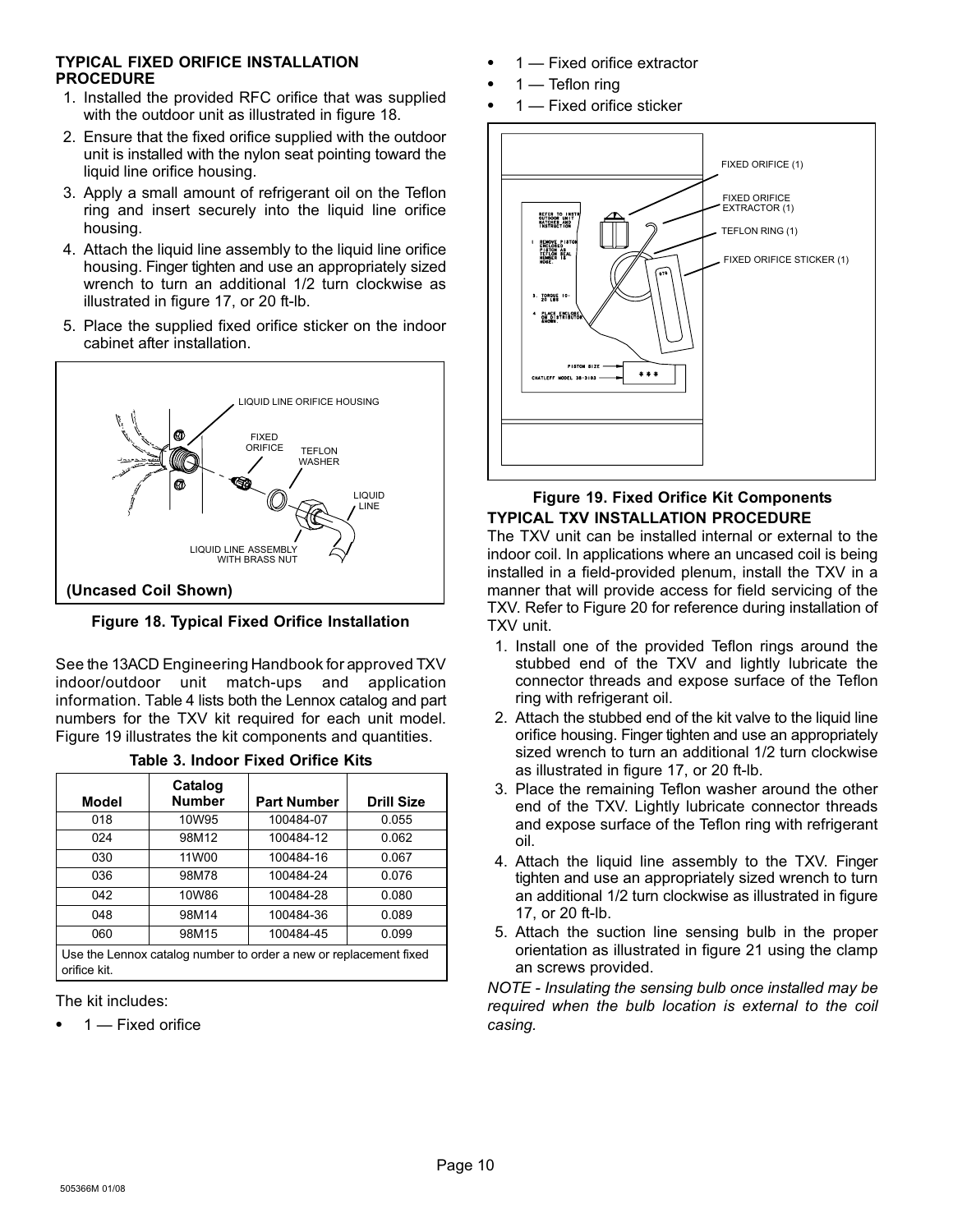<span id="page-10-0"></span>

Figure 20. Typical TXV Installation



#### Figure 21. TXV Sensing Bulb Installation

6. Remove and discard either the flare seal cap or flare nut with copper flare seal bonnet from the equalizer line port on the suction line as illustrated in figure 22.

## IMPORTANT

When removing the brass nut, ensure that the copper flare seal bonnet is removed.



#### Figure 22. Copper Flare Seal Bonnet Removal

7. Connect the equalizer line from the TXV to the equalizer suction port on the suction line. Finger tighten the flare nut plus 1/8 turn (7 ft−lbs) as illustrated in figure [17](#page-8-0).

NOTE − To prevent any possibility of water damage, properly insulate all parts of the TXV assembly that may sweat due to temperature differences between the valve and its surrounding ambient temperatures.

See the 13ACD Engineering Handbook for approved TXV match−ups and application information.

#### Table 4. Indoor TXV Indoor Kits

| Model                                             | Catalog<br><b>Number</b> | Part<br><b>Number</b> |  |  |  |
|---------------------------------------------------|--------------------------|-----------------------|--|--|--|
| $-018, -024, -030$ and $-036$                     | 26K34                    | LB-85663J             |  |  |  |
| $-042$ , $-048$ and $-060$                        | 26K35                    | LB-85663k             |  |  |  |
| Use the Lennox catalog number to order a TXV kit. |                          |                       |  |  |  |

The above reference kits include:

- $1 TXV$
- 2 Teflon rings
- 1 1 1/4" wide copper mounting strap for sensing bulb
- 2 #10 hex head bolts and nuts for securing sensing bulb



#### Figure 23. TXV Kit Components

#### Testing for Leaks

## **A IMPORTANT**

Leak detector must be capable of sensing HFC refrigerant.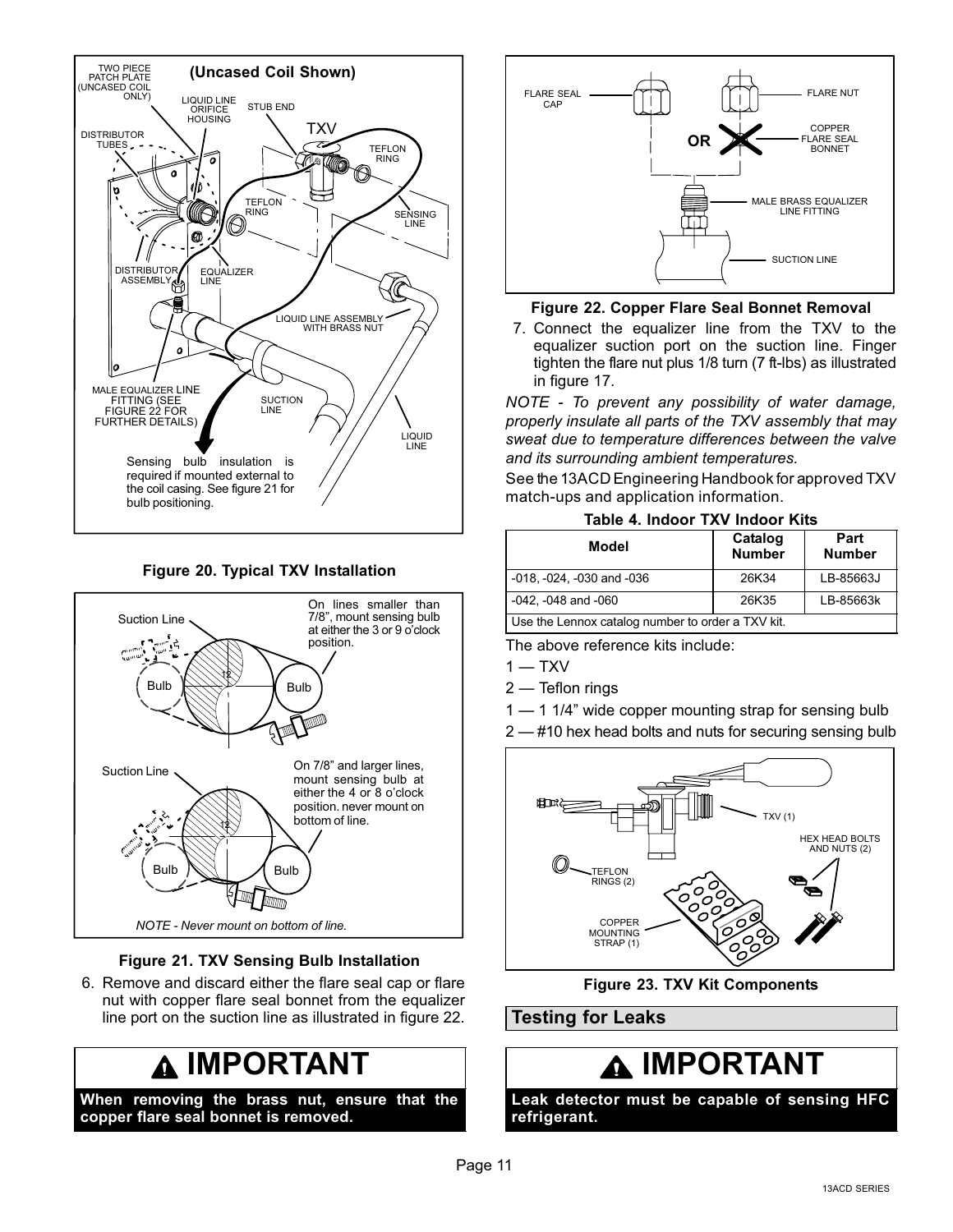## WARNING

<span id="page-11-0"></span>Refrigerant can be harmful if it is inhaled. Refrigerant must be used and recovered responsibly.

Failure to follow this warning may result in personal injury or death.

## WARNING

Fire, Explosion and Personal Safety Hazard.

Failure to follow this warning could result in damage, personal injury or death.

Never use oxygen to pressurize or purge refrigeration lines. Oxygen, when exposed to a spark or open flame, can cause damage by fire and/ or an explosion, that could result in personal injury or death.

After the line set has been connected to both the indoor and outdoor units, check the line set connections at both the indoor and outdoor units unit for leaks. Use the following procedure to test for leaks:

1. Connect an HCFC−22 manifold gauge set high pressure hose to the suction valve service port.

NOTE − Normally, the high pressure hose is connected to the liquid line port; however, connecting it to the suction port better protects the manifold gauge set from high pressure damage.

- 2. With both manifold valves closed, connect the cylinder of HCFC−22 refrigerant to the center port of the manifold gauge set. Open the valve on the HCFC−22 cylinder (suction only).
- 3. Open the high pressure side of the manifold to allow HCFC−22 into the line set and indoor unit.
- 4. Weigh in a trace amount of HCFC-22. [A trace amount is a maximum of two ounces (57 g) refrigerant or three pounds (31 kPa) pressure].
- 5. Close the valve on the HCFC−22 cylinder and the valve on the high pressure side of the manifold gauge set.
- 6. Disconnect the HCFC−22 cylinder.
- 7. Connect a cylinder of dry nitrogen with a pressure regulating valve to the center port of the manifold gauge set.

NOTE − Amounts of refrigerant will vary with line lengths.

- 8. Adjust dry nitrogen pressure to 150 psig (1034 kPa).
- 9. Open the valve on the high side of the manifold gauge set in order to pressurize the line set and the indoor unit.
- 10. After a few minutes, open one of the service valve ports and verify that the refrigerant added to the system earlier is measurable with a leak detector.
- 11. Check all joints for leaks.
- 12. Purge dry nitrogen and HFC−410A mixture.
- 13. Correct any leaks and recheck.
- 14. After leak testing disconnect gauges from service ports.

#### Evacuating the System

## WARNING

Danger of Equipment Damage. Avoid deep vacuum operation. Do not use compressors to evacuate a system. Extremely low vacuums can cause internal arcing and compressor failure. Damage caused by deep vacuum operation will void warranty.

## IMPORTANT

Use a thermocouple or thermistor electronic vacuum gauge that is calibrated in microns. Use an instrument capable of accurately measuring down to 50 microns.

Evacuating the system of non−condensables is critical for proper operation of the unit. Non−condensables are defined as any gas that will not condense under temperatures and pressures present during operation of an air conditioning system. Non−condensables and water suction combine with refrigerant to produce substances that corrode copper piping and compressor parts.

- 1. Connect manifold gauge set to the service valve ports as follows:
	- low pressure gauge to suction line service valve
	- high pressure gauge to *liquid* line service valve
- 2. Connect micron gauge.
- 3. Connect the vacuum pump (with vacuum gauge) to the center port of the manifold gauge set.
- 4. Open both manifold valves and start the vacuum pump.
- 5. Evacuate the line set and indoor unit to an absolute pressure of 23,000 microns (29.01 inches of mercury).

NOTE − During the early stages of evacuation, it is desirable to close the manifold gauge valve at least once to determine if there is a rapid rise in sure indicates a relatively large leak. If this occurs, repeat the leak testing procedure.

NOTE - The term absolute pressure means the total actual pressure within a given volume or system, above the absolute zero of pressure. Absolute pressure in a vacuum is equal to atmospheric pressure minus vacuum pressure.

6. When the absolute pressure reaches 23,000 microns (29.01 inches of mercury), close the manifold gauge valves, turn off the vacuum pump and disconnect the manifold gauge center port hose from vacuum pump. Attach the manifold center port hose to a dry nitrogen cylinder with pressure regulator set to 150 psig (1034 kPa) and purge the hose. Open the manifold gauge valves to break the vacuum in the line set and indoor unit. Close the manifold gauge valves.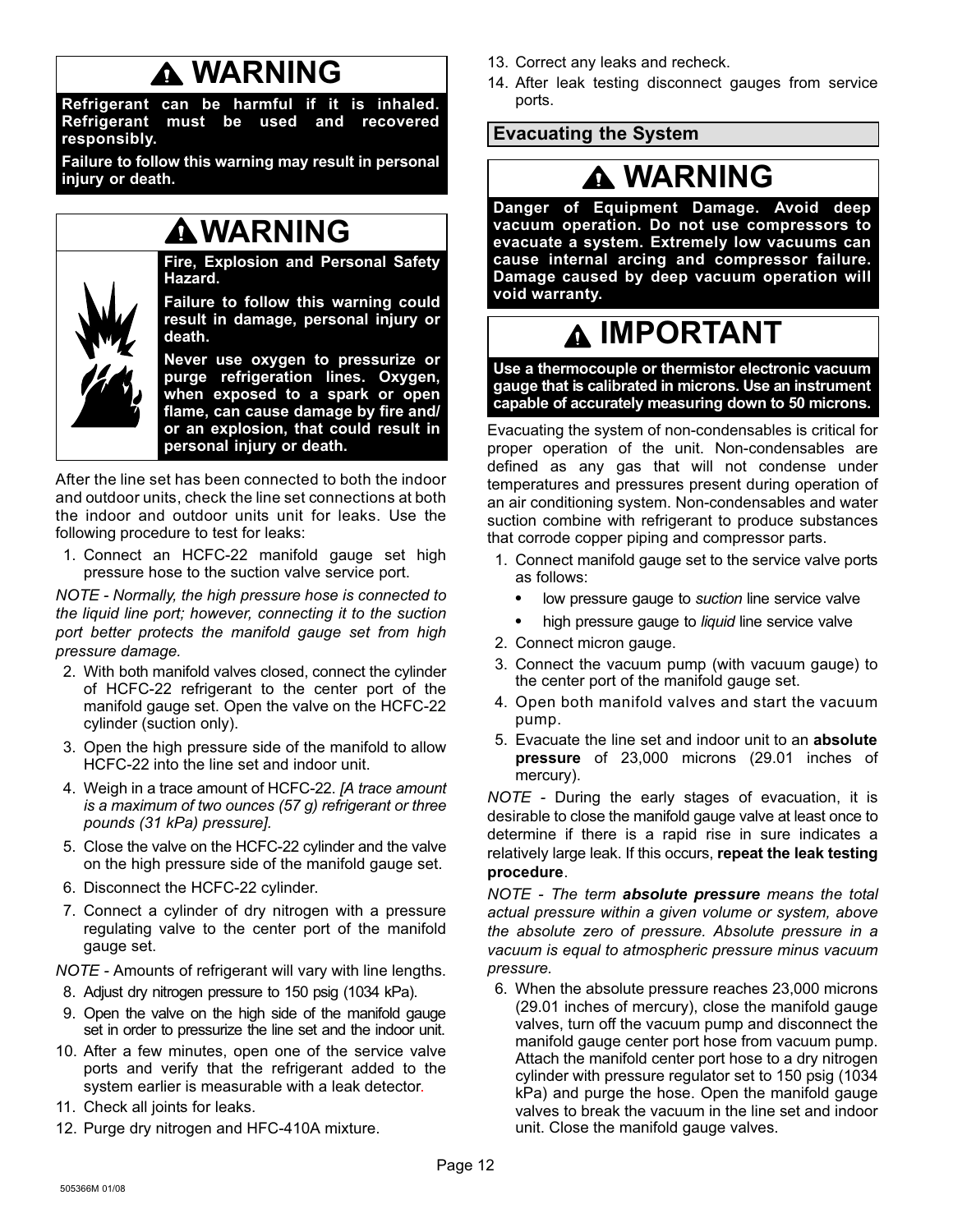<span id="page-12-0"></span>

#### Figure 24. Typical Wiring Diagram

- 7. Shut off the dry nitrogen cylinder and remove the manifold gauge hose from the cylinder. Open the manifold gauge valves to release the dry nitrogen from the line set and indoor unit.
- 8. Reconnect the manifold gauge to the vacuum pump, turn the pump on, and continue to evacuate the line set and indoor unit until the absolute pressure does not rise above 500 microns (29.9 inches of mercury) within a 20−minute period after shutting off the vacuum pump and closing the manifold gauge valves.
- 9. When the absolute pressure requirement above has been met, disconnect the manifold hose from the vacuum pump and connect it to an upright cylinder of HCFC−22 refrigerant. Open the manifold gauge valve 1 to 2 psig in order to release the vacuum in the line set and indoor unit.
- 10. Close manifold gauge valves and shut off the HCFC−22 cylinder and remove the manifold gauge set.

#### Servicing Unit Delivered Void of Charge

If the system is void of refrigerant, clean the system using the procedure described below.

- 1. Use nitrogen to pressurize the system and check for leaks. Repair all leaks.
- 2. Evacuate the system to remove as much of the moisture as possible.
- 3. Use nitrogen to break the vacuum and install a new filter drier in the system.
- 4. Evacuate the system again. Then, weigh the appropriate amount of HCFC−22 refrigerant as listed on unit nameplate into the system.
- 5. Monitor the system to determine the amount of moisture remaining in the oil. It may be necessary to replace the filter drier several times to achieve the required dryness level. If system dryness is not verified, the compressor will fail in the future.



wiring application diagrams and refer to unit nameplate for minimum circuit ampacity and maximum overcurrent protection size. Figures [26](#page-13-0) and 24 illustrate typical outdoor unit wiring diagrams for the 13ACD series heat pumps.

 In the U.S.A., wiring must conform with current local codes and the current National Electric Code (NEC).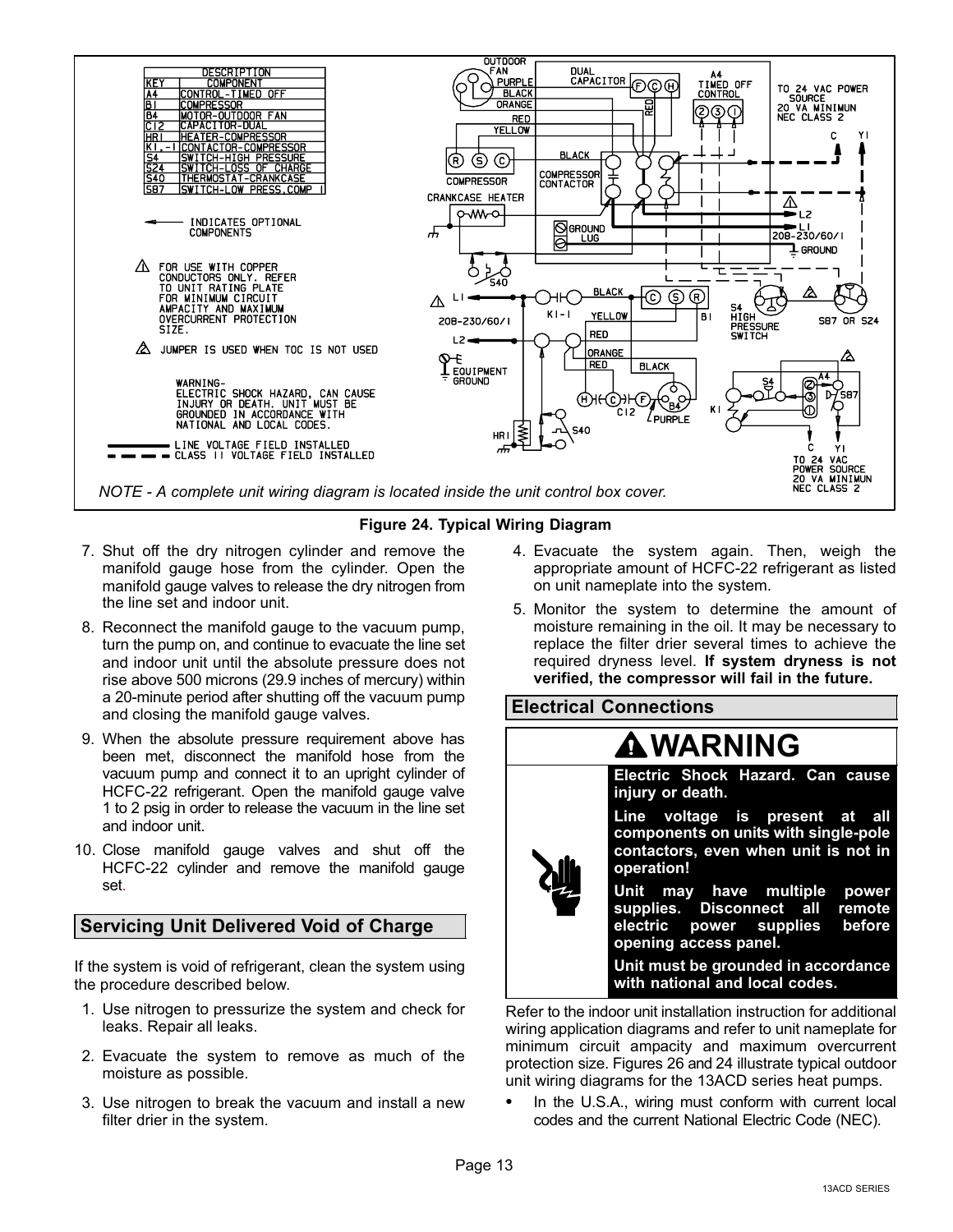<span id="page-13-0"></span> In Canada, wiring must conform with current local codes and the current Canadian Electrical Code (CEC).



Figure 25. Separating High/Low Voltage Field Wiring (Typical Field Wiring)

#### WIRING CONNECTIONS

- 1. Install line voltage power supply to unit from a properly sized disconnect switch. Any excess high voltage field wiring should be trimmed or secured away from the low voltage field wiring.
- 2. Ground unit at unit disconnect switch or to an earth ground.
- 3. Connect conduit to the unit using provided conduit bushing.
- 4. Install room thermostat (ordered separately) on an inside wall approximately in the center of the conditioned area and five feet (1.5 m) from the floor. It should not be installed on an outside wall or where it can be affected by sunlight, drafts or vibrations.

NOTE − For proper voltages, select thermostat wire gauge per the following table:

| Wire run length           | AWG# | Insulation type             |
|---------------------------|------|-----------------------------|
| Less than 100 feet (30 m) | 18   | Color-coded with a minimum  |
| More than 100 feet (30 m) | 16   | temperature rating of 35°C. |

Table 5. Wire Run Lengths

- 5. Install low voltage wiring from outdoor to indoor unit and from thermostat to indoor unit as illustrated in figures 26 and [24](#page-12-0).
- 6. Do not bundle any excess 24VAC control wire inside control box. Run control wire through installed wire tie and tighten wire tie to provided low voltage strain relief and to maintain separation of field installed low and high voltage circuits.

NOTE − 24VAC, Class II circuit connections are made in the low voltage junction box

NOTE − Units are approved for use only with copper conductors.

NOTE − To facilitate conduit, a hole is in the bottom of the control box. Connect conduit to the control box using a proper conduit fitting.

NOTE − See unit wiring diagram for power supply connections. If indoor unit is not equipped with blower relay. It must be field−provided and installed (P−8−3251 or equivalent)



Figure 26. Typical Field Low Voltage Wiring

## IMPORTANT

Start−Up and Charging Procedures

If unit is equipped with a crankcase heater, it should be energized 24 hours before unit start−up to prevent compressor damage as a result of slugging.

- 1. Rotate fan to check for binding.
- 2. Inspect all factory− and field−installed wiring for loose connections.
- 3. After evacuation is complete, open the liquid line and suction line service valves to release the refrigerant charge (contained in outdoor unit) into the system.
- 4. Replace the stem caps and tighten as specified in Operating Service Valves on page [2.](#page-1-0)
- 5. Check voltage supply at the disconnect switch. The voltage must be within the range listed on the unit's nameplate. If not, do not start the equipment until you have consulted with the power company and the voltage condition has been corrected.
- 6. Set the thermostat for a cooling demand. Turn on power to the indoor indoor unit and close the outdoor unit disconnect switch to start the unit.
- 7. Recheck voltage while the unit is running. Power must be within range shown on the nameplate.
- 8. Check system for sufficient refrigerate by using the procedures listed under Testing and Charging System.

#### SETTING UP TO CHECK CHARGE

- 1. Close manifold gauge set valves. Connect the center manifold hose to an upright cylinder of HCFC−22.
- 2. Connect the manifold gauge set to the unit's service ports as illustrated in figure [1](#page-2-0).
	- low pressure gauge to suction service port
	- high pressure gauge to *liquid service port*

#### INDOOR AIRFLOW CHECK

Check airflow using the Delta−T (DT) process using the illustration in figure [27](#page-14-0).

#### DETERMINING CHARGE METHOD

Use the illustration in figure [28](#page-14-0) to determine the correct charging method.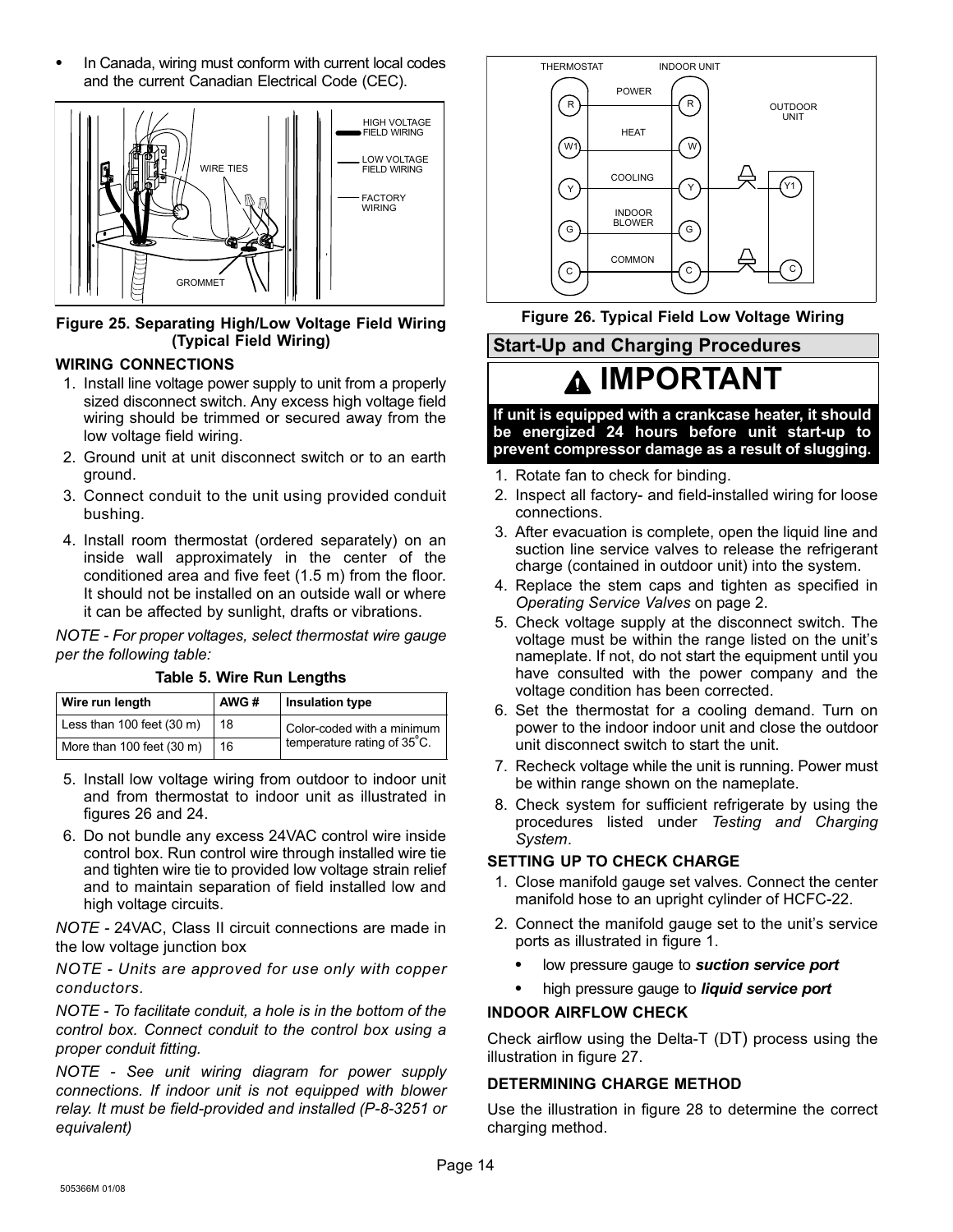<span id="page-14-0"></span>

1. Determine the desired DT-Measure entering air temperature using dry bulb (A) and wet bulb (B). **D**T is the intersecting value of A and B in the table (see triangle).

2. Find temperature drop across coil—Measure the coil's dry bulb entering and leaving air temperatures (A and C). Temperature Drop Formula:  $(T_{Drop}) = A$  minus  $C$ .

3. Determine if fan needs adjustment-If the difference between the measured T<sub>Drop</sub> and the desired DT (T<sub>Drop</sub>-DT) is within  $\pm 3^{\circ}$ , no adjustment is needed. See examples: Assume **D**T = 15 and A temp. =  $72^\circ$ , these C temperatures would necessitate stated actions:

| С°                                                                                       |        |  |  |  |  | $T_{Drop}$ – DT = $\degree$ F ACTION                    |
|------------------------------------------------------------------------------------------|--------|--|--|--|--|---------------------------------------------------------|
| $53^\circ$                                                                               | $19 -$ |  |  |  |  | $15 = 4$ Increase the airflow                           |
| 58°                                                                                      |        |  |  |  |  | $14 - 15 = -1$ (within $\pm 3^{\circ}$ range) no change |
| $62^\circ$                                                                               |        |  |  |  |  | $10 - 15 = -5$ Decrease the airflow                     |
| 4. Adjust the fan speed—See indoor unit instructions to increase/de-<br>crease fan sneed |        |  |  |  |  |                                                         |

Changing air flow affects all temperatures; recheck temperatures to confirm that the temperature drop and DT are within  $\pm 3^{\circ}$ .

Figure 27. Checking Indoor Airflow over Evaporator Coil using Delta−T Chart



Figure 29. HCFC−22 Weigh In TXV Method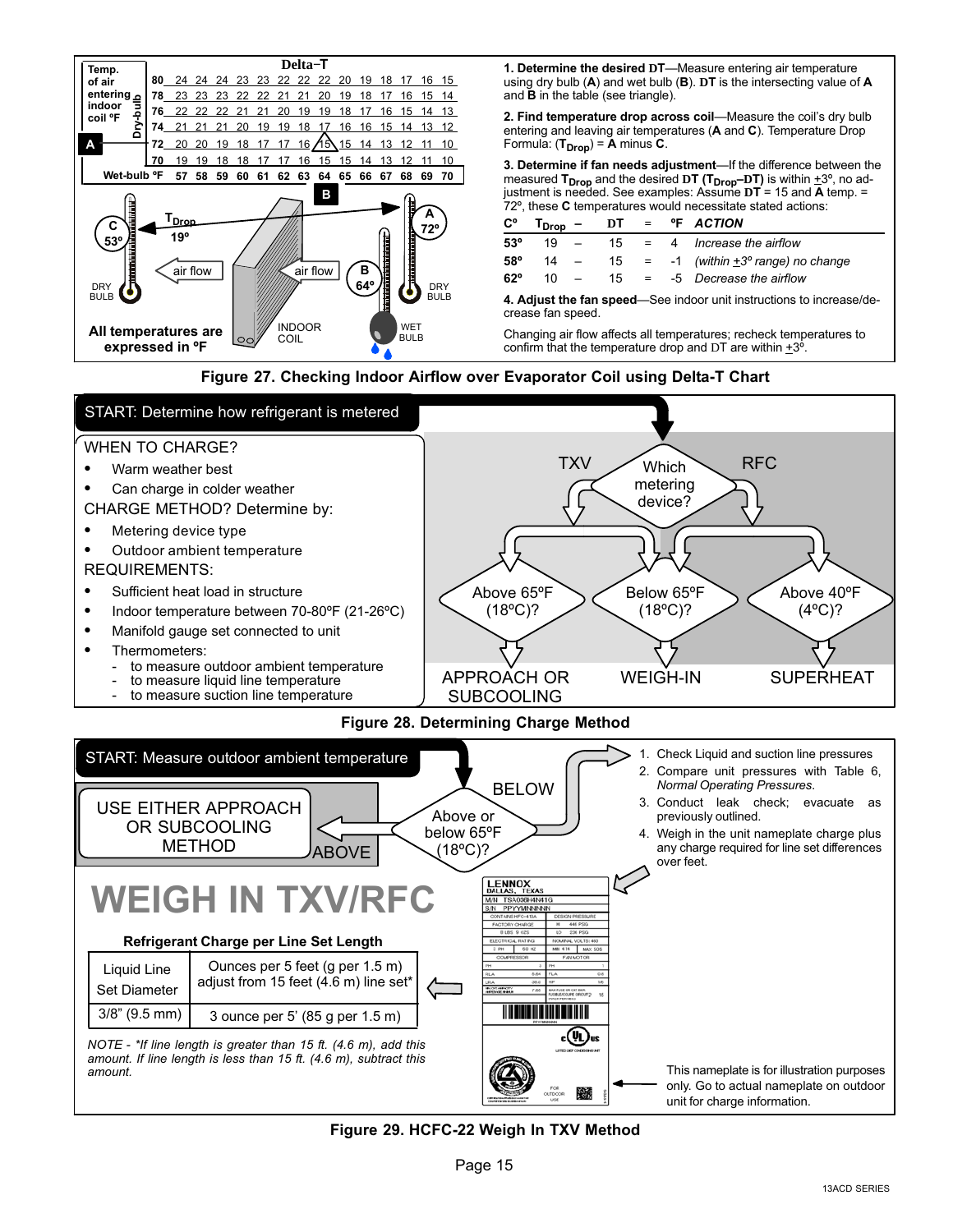

- 1. Confirm proper airflow across coil using figure [27](#page-14-0).
- 2. Compare unit pressures with Table [6](#page-17-0), Normal Operating Pressures.
- 3. Use SUBCOOLING to correctly charge unit or to verify the charge is correct.
- 4. Set thermostat to call for heat (must have a cooling load between 70-80ºF (21−26ºC)
- 5. Connect gauge set
- 6. Measure outdoor ambient temperature
- 7. When heat demand is satisfied, set thermostat to call for cooling
- 8. Allow temperatures and pressures to stabilize. NOTE − If necessary, block outdoor coil to maintain 325 − 375 psig.
- 9. Record line temperature:

 $LIO<sup>o</sup> =$ 

10. Measure liquid line pressure and use the value to determine saturation temperature:

 $SAT° =$ 

- 11. Subtract to determine subcooling (SCº):  $SAT^{\circ}$  - LIQ $^{\circ}$  = SC $^{\circ}$  \_
- 12. Compare results with table to the left.

#### Figure 30. HCFC−22 Subcooling TXV Charge



Figure 31. HCFC−22 Approach TXV Charge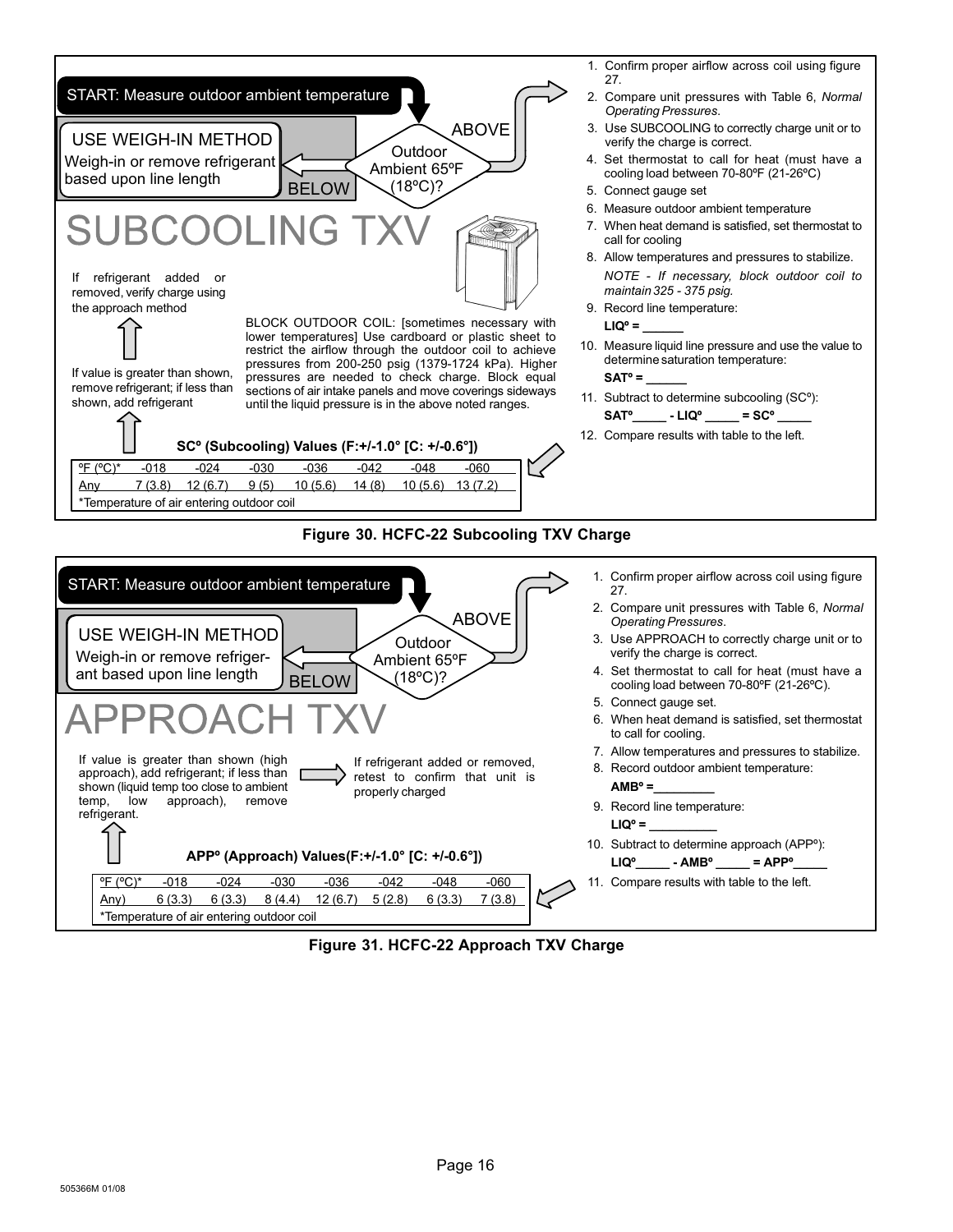

Figure 32. HCFC−22 Superheat RFC Charge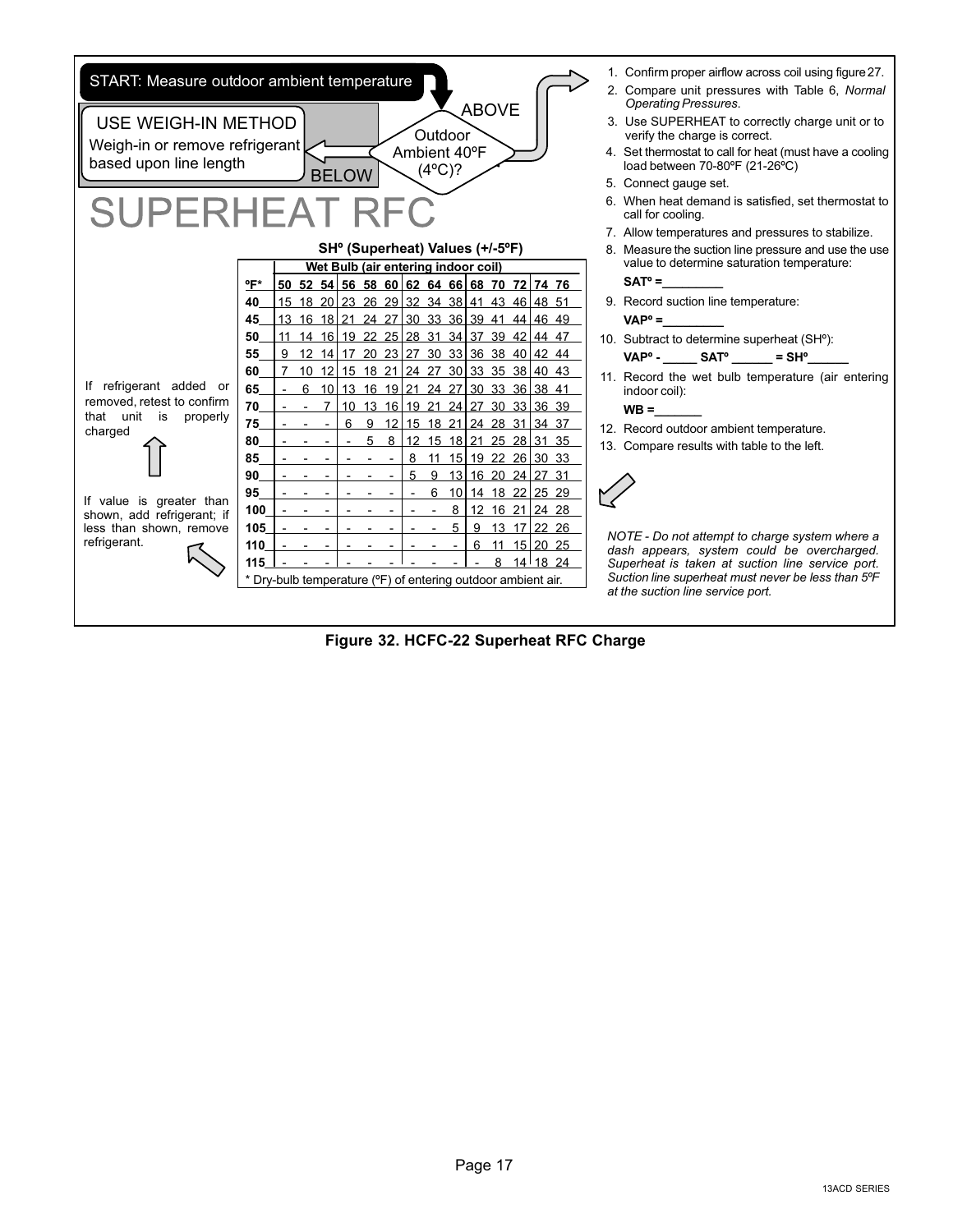#### Table 6. HCFC−22 Normal Operating Pressures (Liquid +10 and Suction +5 psig)

# <span id="page-17-0"></span>**A IMPORTANT**

Use this table to perform maintenance checks; it is not a procedure for charging the system. Minor variations in these pressures may be due to differences in installations. Significant deviations could mean that the system is not properly charged or that a problem exists with some component in the system.

| 13ACD                         | $-018$                       | $-024$           | $-030$           | $-036$           | $-042$           | $-048$           | -060             |  |  |  |  |
|-------------------------------|------------------------------|------------------|------------------|------------------|------------------|------------------|------------------|--|--|--|--|
| $^{\circ}$ F ( $^{\circ}$ C)* | Liquid / Suction             | Liquid / Suction | Liquid / Suction | Liquid / Suction | Liquid / Suction | Liquid / Suction | Liquid / Suction |  |  |  |  |
|                               | <b>Expansion Valve (TXV)</b> |                  |                  |                  |                  |                  |                  |  |  |  |  |
| 65(18)                        | 138/79                       | 148/79           | 147/75           | 155/79           | 147/78           | 144 / 77         | 152/73           |  |  |  |  |
| 70(21)                        | 148 / 80                     | 160/79           | 159/75           | 169/80           | 158/78           | 152/77           | 164 / 75         |  |  |  |  |
| 75(24)                        | 160/80                       | 174/80           | 172/76           | 183/81           | 172/79           | 163/78           | 177/77           |  |  |  |  |
| 80(27)                        | 174/81                       | 188/81           | 186/77           | 199/81           | 189/79           | 179/78           | 192/78           |  |  |  |  |
| 85(29)                        | 188/81                       | 203/81           | 201/77           | 215/82           | 205/80           | 195/79           | 208/79           |  |  |  |  |
| 90(32)                        | 204/81                       | 220/82           | 216/78           | 233/82           | 222/81           | 212/80           | 225/80           |  |  |  |  |
| 95(35)                        | 219/82                       | 236/83           | 233/79           | 252/83           | 241/81           | 229/80           | 243/80           |  |  |  |  |
| 100(38)                       | 236/82                       | 253/83           | 250/80           | 271/83           | 259/82           | 245/81           | 261/81           |  |  |  |  |
| 105(41)                       | 253/83                       | 272/84           | 268/80           | 291/84           | 279/82           | 265/81           | 280/82           |  |  |  |  |
| 110(43)                       | 272/84                       | 291/85           | 287/81           | 311/85           | 299/83           | 287/82           | 299/83           |  |  |  |  |
| 115(45)                       | 291/84                       | 311/85           | 306/82           | 331/86           | 320/84           | 309/83           | 320/83           |  |  |  |  |
| <b>Fixed Orifice (RFC)</b>    |                              |                  |                  |                  |                  |                  |                  |  |  |  |  |
| 65(18)                        | 139/67                       | 147/71           | 148/65           | 162/75           | 158/72           | 151/71           | 152/68           |  |  |  |  |
| 70 (21)                       | 149/70                       | 159/73           | 161/67           | 174/76           | 170/75           | 161/73           | 165/71           |  |  |  |  |
| 75(24)                        | 161/74                       | 172/75           | 175/70           | 187/78           | 182/76           | 172/75           | 178/73           |  |  |  |  |
| 80(27)                        | 175/77                       | 186/77           | 190/73           | 201/79           | 195/78           | 185/76           | 193/76           |  |  |  |  |
| 85(29)                        | 189/79                       | 200/79           | 205/75           | 215/81           | 209/80           | 198/77           | 208/78           |  |  |  |  |
| 90(32)                        | 203/81                       | 216/81           | 221/77           | 231/82           | 224/81           | 213/79           | 224/80           |  |  |  |  |
| 95(35)                        | 218/82                       | 232/82           | 237/79           | 247/83           | 240/82           | 227/80           | 239/81           |  |  |  |  |
| 100(38)                       | 234/83                       | 247/83           | 254 / 80         | 265/84           | 256 / 84         | 243/81           | 258/82           |  |  |  |  |
| 105(41)                       | 251/85                       | 264 / 85         | 271/81           | 283/85           | 273/85           | 259/82           | 276/83           |  |  |  |  |
| 110(43)                       | 269/86                       | 285/86           | 289/82           | 302/86           | 290/86           | 276/84           | 294/85           |  |  |  |  |
| 115(45)                       | 287/87                       | 302/87           | 308/83           | 321/87           | 310/87           | 293/85           | 313/86           |  |  |  |  |

#### INSTALLING SERVICE VALVE CAPS

Disconnect gauge set and re−install both the liquid and suction service valve caps.



#### Figure 33. Installing Service Valve Caps

#### System Operation

The outdoor unit and indoor blower cycle on demand from the room thermostat. When the thermostat blower switch is in the ON position, the indoor blower operates continuously.

#### **Maintenance**

### WARNING



Electric shock hazard. Can cause injury or death. Before attempting to perform any service or maintenance, turn the electrical power to unit OFF at disconnect switch(es). Unit may have multiple power supplies.

### **A WARNING**

Improper installation, adjustment, alteration, service or maintenance can cause personal injury, loss of life, or damage to property.

Installation and service must be performed by a licensed professional installer (or equivalent) or a service agency.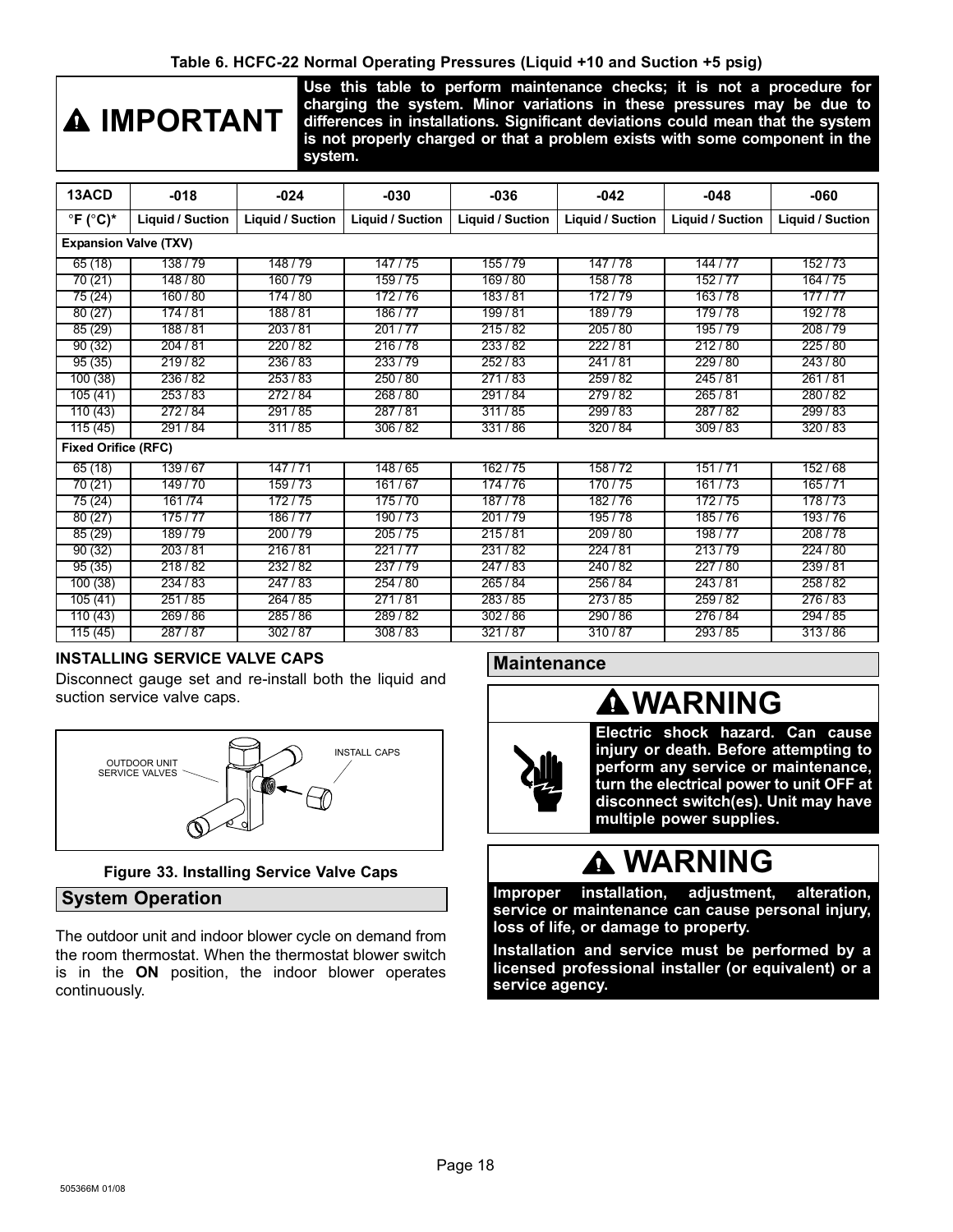<span id="page-18-0"></span>At the beginning of each cooling season, the system should be checked as follows:

#### OUTDOOR UNIT

- 1. Clean and inspect outdoor coil (may be flushed with a water hose). Ensure power is off before cleaning.
- 2. Outdoor unit fan motor is pre−lubricated and sealed. No further lubrication is needed.
- 3. Visually inspect all connecting lines, joints and coils for evidence of oil leaks.
- 4. Check all wiring for loose connections.
- 5. Check for correct voltage at unit (unit operating).
- 6. Check amp draw on outdoor fan motor.

#### UNIT NAMEPLATE: \_\_\_\_\_\_\_\_\_ ACTUAL: \_\_\_\_\_\_

7. Inspect drain holes in coil compartment base and clean if necessary.

NOTE - If insufficient heating or cooling occurs, the unit should be gauged and refrigerant charge should be checked.

#### INDOOR COIL

- 1. Clean coil if necessary.
- 2. Check connecting lines, joints and coil for evidence of oil leaks.
- 3. Check condensate line and clean if necessary.

#### INDOOR UNIT

- 1. Clean or change filters.
- 2. Blower motors are prelubricated and permanently sealed. No more lubrication is needed.
- 3. Adjust blower speed for cooling. Measure the pressure drop over the coil to determine the correct blower CFM. Refer to the unit information service manual for pressure drop tables and procedure.
- 4. Belt Drive Blowers − Check belt for wear and proper tension.
- 5. Check all wiring for loose connections.
- 6. Check for correct voltage at unit. (blower operating)
- 7. Check amp draw on blower motor.

UNIT NAMEPLATE: ACTUAL:

#### OPTIONAL ACCESSORIES

Refer to the Engineering Handbook for optional accessories that may apply to this unit. The following may or may not apply:

Homeowner Information

### WARNING



Electric shock hazard. Can cause injury or death. Before attempting to perform any service or maintenance, turn the electrical power to unit OFF at disconnect switch(es). Unit may have multiple power supplies.

## **A IMPORTANT**

Sprinklers and soaker hoses should not be installed where they could cause prolonged exposure to the outdoor unit by treated water. Prolonged exposure of the unit to treated water (i.e., sprinkler systems, soakers, waste water, etc.) will corrode the surface of steel and aluminum parts and diminish performance and longevity of the unit.

NOTE - A white residue may appear on the coil guards and grilles on outdoor units. The residue is a non−toxic byproduct of manufacturing the flexible coating. It can be removed by wiping the coil guard with a cloth.



Figure 34. Cleaning debris from mesh

Maintenance and service must be performed by a qualified installer or service agency. At the beginning of each cooling season, the system should be checked as follows:

- 1. Make sure power is off before cleaning. Clean and inspect outdoor coil. The coil may be flushed with a water hose.
- 2. The outdoor coil is protected by an inner mesh screen and a wire cage (see figure 34). If debris has collected between the mesh screen and the coil and cannot be dislodged by spraying unpressurized water from inside coil surface to the outside, the mesh may be removed by first removing the top of the unit which will allow for removal of the wire cage.
- 3. Then, using pliers to grip the head of the push pins, pull straight out to extract the push pins along one side of the coil. If necessary, remove the push pins along the back of the unit; it is usually unnecessary to fully remove the inner mesh screen.
- 4. Drape the mesh screen back and wash the coil. When all the debris has been removed from the coil, reinstall the mesh screen by positioning it in its original position